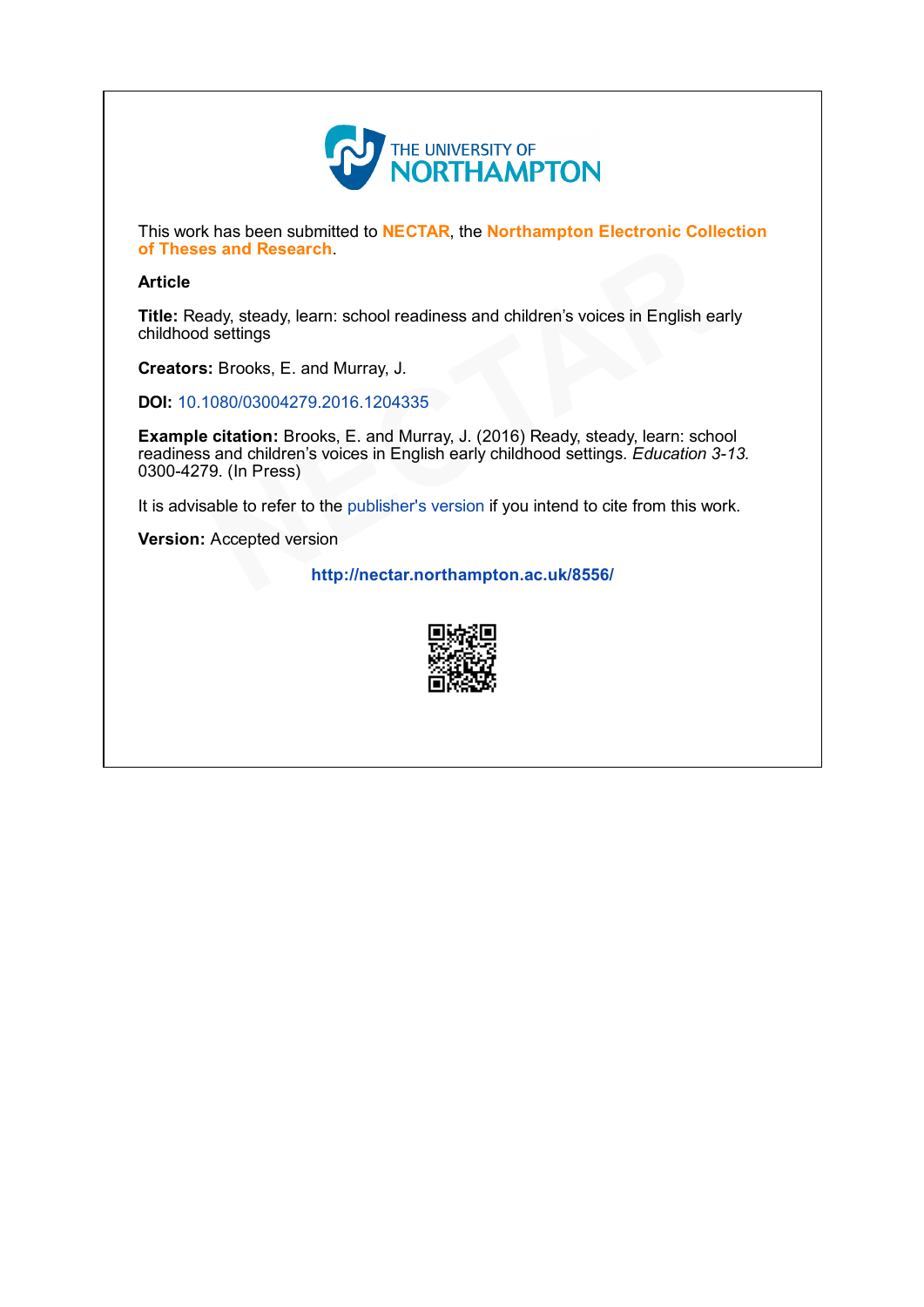# **Ready, steady, learn: school readiness and children's voices in English early childhood**

# **settings**

Elspeth Brooks<sup>1</sup> and Jane Murray<sup>2</sup>

<sup>1</sup>School of Education, University of Northampton, Northampton, UK

<sup>2</sup>Centre for Education and Research, University of Northampton, Northampton, UK

# **Abstract**

#### **Abstract**

*Internationally, school readiness is increasingly the rationale for early childhood education and care. This is the case in England, yet the statutory English Early Years Foundation Stage framework for children 0-5 years also requires practitioners to listen to children's voices: discourse indicates dissonance between school readiness and listening to children's voices so this paper discusses an intrinsic case study that investigated beliefs and practices of 25 practitioners in the English midlands regarding school readiness and listening to children's voices. In survey responses and semistructured interviews, practitioners indicated they listen to – and act on – children's voices but are confused about school readiness; their beliefs and practices align more strongly with social pedagogy than pre-primary schoolification. Findings carry messages for policymakers regarding the need for coherent policy concerning the purpose of early childhood education and care, with practitioner training and a framework aligned fully with that policy. A larger study is indicated.* 

# **Key words**

School readiness, Children's voices, Early childhood education and care, Pre-primary approach, Social pedagogy.

# **Introduction**

This paper focuses on two features of statutory curriculum currently experienced by 99% of children in England prior to entering primary school (Whitaker 2015): school readiness and listening to children's voices. To an increasing degree, school readiness is the rationale for early childhood education and care (ECEC) internationally (Moss 2013; United Nations (UN) 2015). However, practitioners in government funded English early childhood settings must assure that children aged 0-5 years achieve the government's pre-determined goals to 'ensure they are ready for school' (Department for Education (DfE) 2014a, 7), whilst also providing for 'the needs and interests of each individual child' (DfE 2014a, 5) and giving children 'opportunities… to develop their confidence and skills in expressing themselves' (DfE 2014a, 8). In short, the *Statutory Framework for the English Early Years Foundation Stage* (EYFS) (DfE 2014a, 5) is characterised by dissonance concerning requirements for 'school readiness' on the one hand and children's own interests and needs and communication of these – their 'voices' – on the other. In the EYFS, each child is regarded as a 'unique child' who develops and learns 'in different ways and at different rates' from other children (DfE 2014a, 6), yet all children are expected to attain one set of goals. This paper examines these tensions in the light of a small scale intrinsic case study for which the aim was to investigate practitioners' beliefs and practices regarding school readiness and children's voices in early childhood education and care (ECEC) provision in an English county. Evidence is drawn from the case study to argue that revisions to the EYFS (DfE 2014a) may be needed to secure early childhood provision in English settings that is coherent in purpose and practice.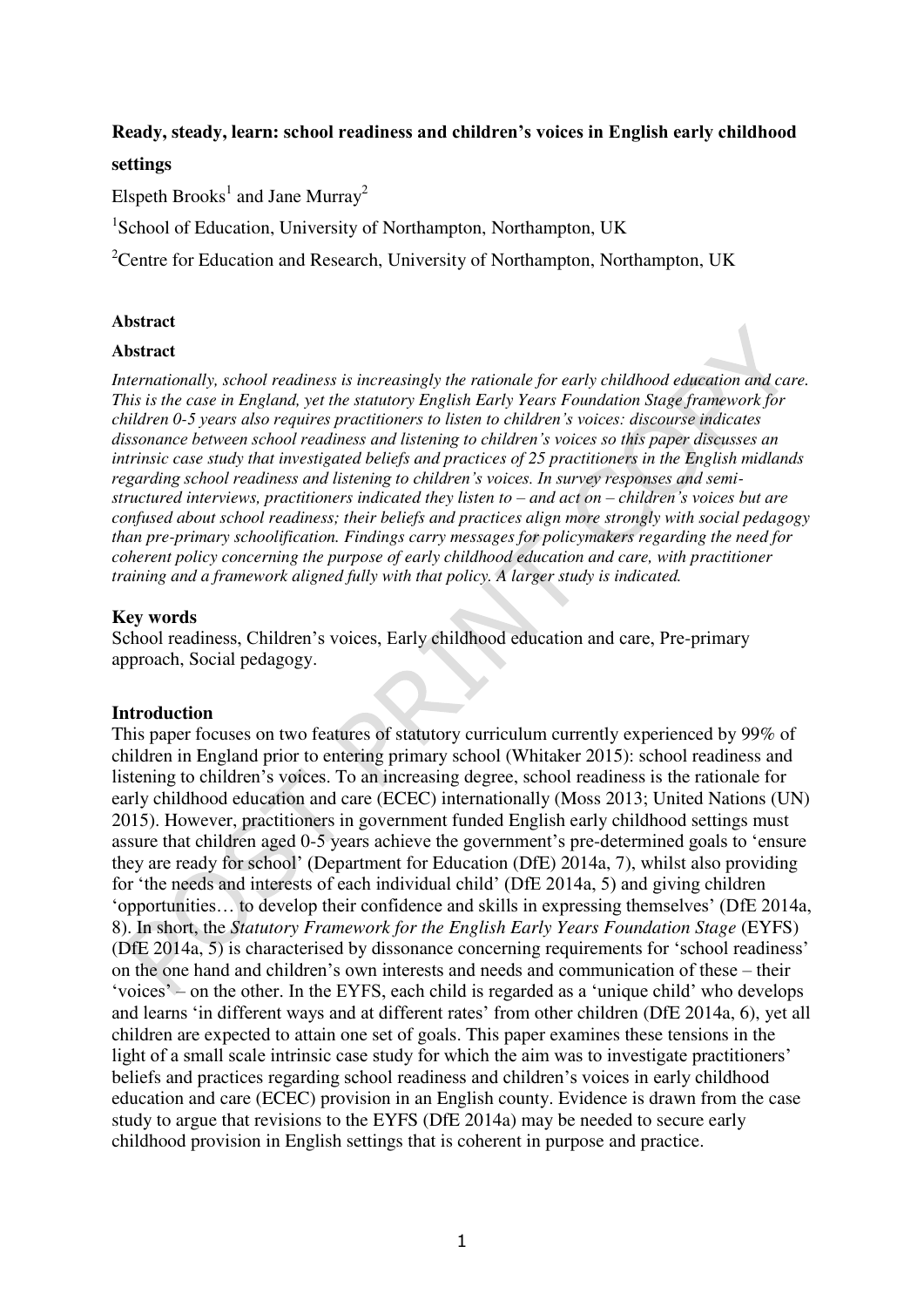The study captured practitioners' perspectives concerning their everyday lived experiences in 25 settings. Whilst findings highlight multiple ways that practitioners said they recognise and accommodate children's voices in their settings, they also indicate confusion amongst practitioners about what 'school readiness' means. Their confusion may be symptomatic of the dissonance in the EYFS, alongside the wider issue that the United Kingdom's 1991 ratification of the *United Nations Convention on the Rights of the Child* (UNCRC) (OHCHR 1989) has not been fully realised in England (Children's Rights Alliance for England (CRAE) 2014). English government admits that UNCRC is not incorporated into English law yet has stated a commitment to paying 'due regard' to UNCRC and encourages schools to do so (DfE, 2014b). While a school readiness process may contribute to securing the 'right of the child to education' (Article 28), it may prove counter-productive if it is coercive or inappropriate to a child's needs. Article 12 requires that children who are 'capable of forming their views' be assured 'the right to express those views freely in all matters affecting the child, the views of the child being given due weight in accordance with the age and maturity of the child' (OHCHR, 1989). With regard to UNCRC Article 12, English government has produced statutory guidance to give students opportunities to be '…consulted on matters affecting them or contribute to decision-making in the school' (DfE 2014b, 1), yet this guidance does not include increasing numbers of children outside maintained community schools in England (DfE, 2015). The UNCRC asserts that children should be recognised 'as social actors from the beginning of life' (OHCHR 2005, 2), so are capable of forming their views: those views should be accorded 'weight', regardless of age.

# **School readiness and children's voices: A review of the literature** *School readiness*

International policymakers have become progressively interested in ECEC, largely due to evidence of investment return (Heckman and Masterov 2007). Contemporaneously, focus on 'school readiness' has gained traction, characterised by 'schoolification' (Arnold, Bartlett, Gownai and Merali 2007; OECD 2006) with emphasis on cognitive skills alongside predetermined standards and goals dovetailed into compulsory formal schooling (Kaga, Bennett and Moss 2010; Moss 2013). In ECEC provision, the schoolified 'pre-primary' model and social pedagogic tradition are at opposite ends of a continuum (OECD 2006). Murray (2015) provides definitions of social pedagogy amounting to the nurture of young children's development in a broad sense, as part of a balanced ECEC approach. The social pedagogic model in ECEC values children as '…human beings, not only "human becomings"' (Qvortrup 1994, 8); it is a rights-based approach that adopts educational practices congruent with supporting young children's development, well-being and health, in a wider context of building positive relationships (Kaga *et al*. 2010).

Schoolification has been promoted particularly strongly within neo-liberal ideology: as Wrigley (2014) and Robertson and Hill (2014) note, this is exemplified in various iterations of the English EYFS framework (DCSF 2008; DfE 2012a; 2014a). *Prima facie* the most recent iteration gives primacy to young children's personal, social and emotional development, physical development and communication and language development and requires that provision 'reflects… characteristics of effective teaching and learning' including children's exploration, play, critical thinking, creativity and active learning (DfE 2014a). However, the EYFS goals emphasise imperatives attuned to the pre-primary model. By the end of the EYFS, children at 4-5 years are expected to *'…read and understand simple sentences'* and '…*count reliably with numbers from 1 to 20, place them in order and say which number is one more or one less than a given number'* (DfE 2014a, 9-11). While the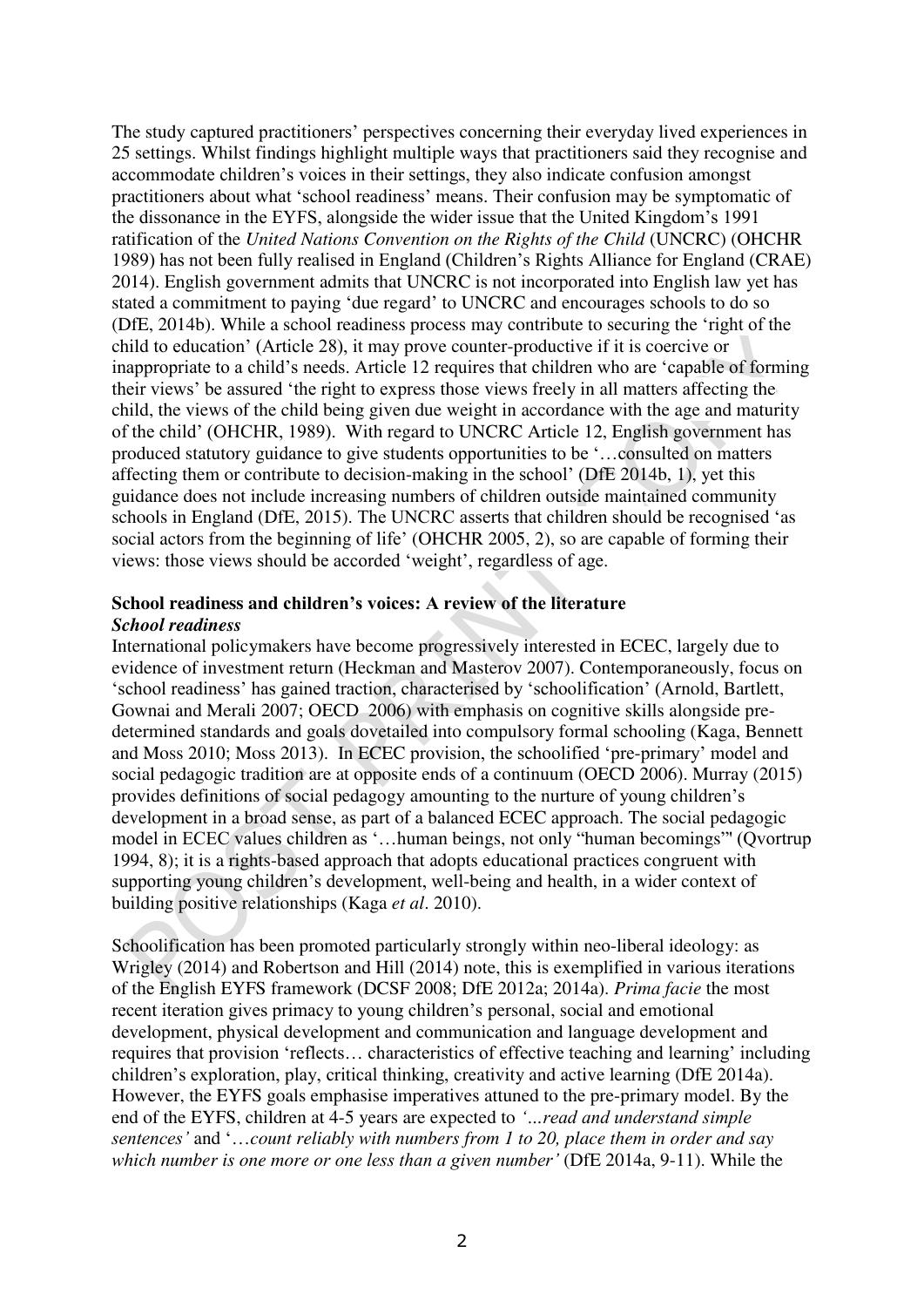EYFS (DfE 2014a) includes safeguarding and welfare requirements, these are relegated to the end of the document.

Internationally, OECD, European Union and UNESCO Institute for Statistics (2015, 19) state that provision with educational content for children below compulsory school age will 'aim to develop cognitive, physical and socio-emotional skills necessary for participation in school and society'. Equally, early childhood development is framed as school readiness within the 2015 Sustainable Development Goals:

*'By 2030, ensure that all girls and boys have access to quality early childhood development, care and pre-primary education so that they are ready for primary education'* (UN 2015).

Schoolification now pervades other areas of young children's lives, including family life (Murray 2015, 4) and outdoor play (Fisher, Hirsh-Pasek, Golinkoff and Gryfe 2008, 307). School readiness characterised by schoolification, is even beginning to penetrate Nordic countries which have previously cleaved to the social pedagogic model of ECEC alongside success in global educational comparisons (Clausen, 2015; Otterstad and Braathe, 2016; Gunnarsdottir, 2014).

Although policymakers are attracted to early childhood provision as preparation for primary schooling, school readiness narratives are highly contested. Dahlberg and Moss (2005, 24) challenge the 'imperial' position taken by schooling towards ECEC which assumes that young children only learn if they are assimilating 'early literacy, language and numeracy skills': schoolified knowledge. Whitebread and Bingham (2011, 4) propose that the onus should shift from children being readied for schools to schools being readied for children and that schools should accommodate children's 'emotional and cognitive needs for autonomy, competence and relatedness'. Equally, Evans (2016, 72) proposes reframing school readiness as 'potential and possibility', while Lenz Taguchi (2010) argues for an open-ended approach to school readiness, rejecting simplistic goal-centred pedagogic approaches in early childhood in favour of egalitarian models where meanings are co-created through communicative, complex relationships between people, ideas and material objects. These are spaces where children's voices emerge and are valued.

#### *Children's voices*

#### *Defining children's voices*

In the educational literature the terms 'child voice', 'children's voice', 'children's voices', 'student voice' and 'pupil voice' are not always well defined and are sometimes used interchangeably, though they may not be synonymous. The words 'pupil' or 'student' may position learners as subordinate to teachers (Cruddas 2007): they reveal an assumption that teachers do not learn and students do not teach so position children less powerfully than adults. However, if '...effective pedagogy depends on the learning of all those who support the learning of others' (James and Pollard 2011, 306), the roles of teacher and learner are interwoven (Fielding 2004). This paper is concerned with practitioners' perspectives regarding the positioning of children - 'every human being below the age of eighteen years' (OHCHR 1989), in regard to the juxtaposition of children's agency, views and interests and the school readiness agenda in England (DfE 2014a).

Maybin (2013, 383) proposes that the concept of 'voice' is congruent with 'identity, agency and empowerment' and this view is well supported in the literature (*i.a.* Kellett 2010; Taylor and Robinson 2009). Nevertheless, it cannot be assumed that one collective voice speaks for many individuals (Bakhtin 1963): the term 'children's voices' seems apposite. Children's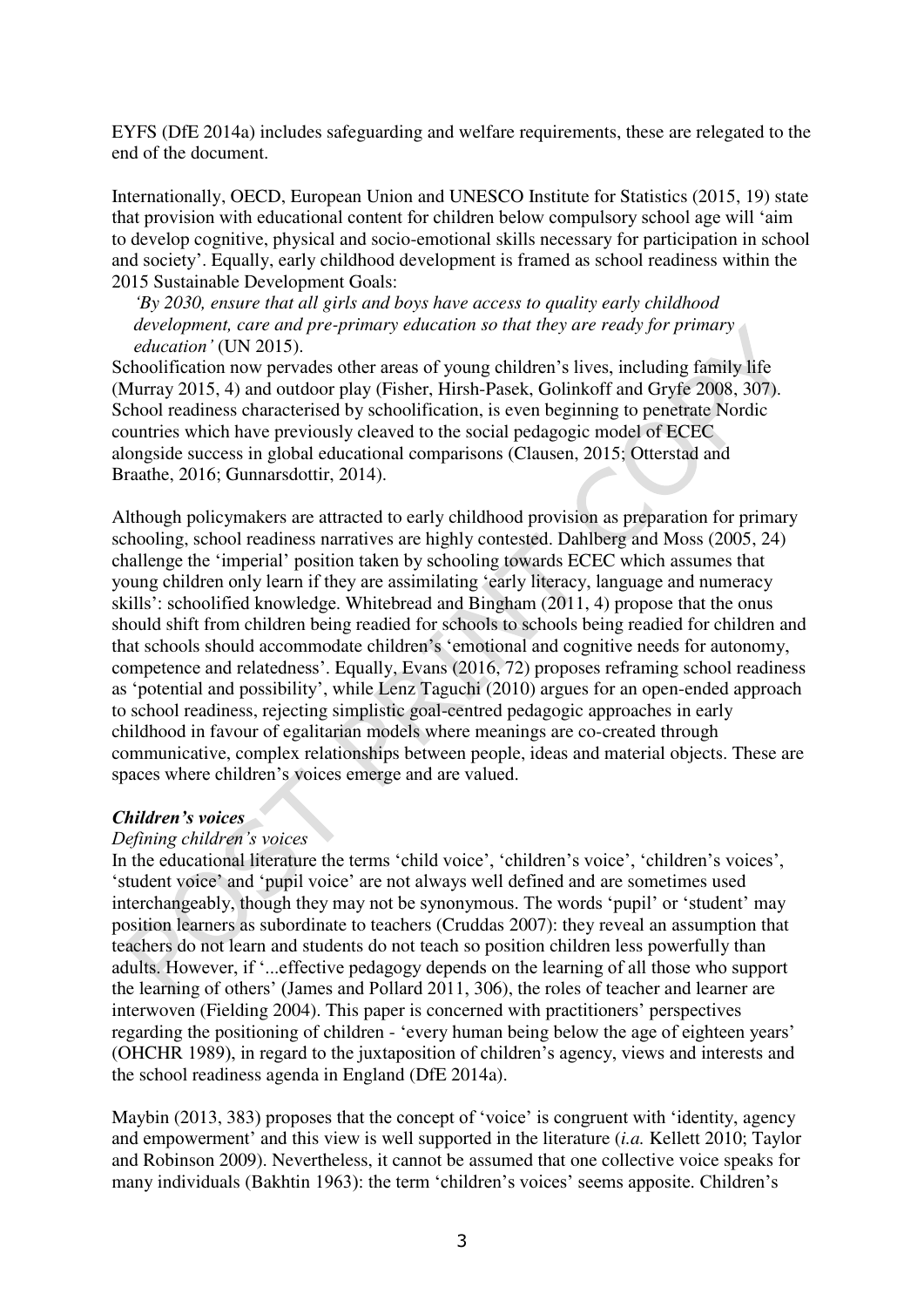voices have been strongly linked to UNCRC participation rights (*i.a*. Whitty and Wisby 2007). Lancaster and Kirby (2014, 92) emphasise that young children's participation is predicated on listening to children '…making decisions about matters that affect them in their daily lives', yet Singer (2014, 381) notes, 'Too often children's voices are not heard or not heeded'. Since authentic power sharing is about valuing learners' views (Fielding 2004), a tokenistic approach is likely to be ineffectual (Whitty and Wisby 2007). For this paper, children's voices are defined as 'views of children that are actively heard and valued as substantive contributions to decisions affecting the children's lives'.

## *Some historical and policy perspectives on children's voices*

The present study was conducted in England, one of four jurisdictions comprising the United Kingdom (UK). England has a long history of suppressing children's views (Mirk c.1405; Booth 2006). It was not until the mid-twentieth century that children's voices began to be taken more seriously in the UK, signalled by a series of publications attributing agency to children (*i.a.* CACE 1967; Meighan 1978; Pollard and Triggs 2000)*.* The 1991 UK ratification of UNCRC (OHCHR 1989) increased policy emphasis on children's voices but in England, children's participation has remained limited (Mayall 2006, 9) and children's voices on matters concerning their education are inhibited currently by English education law and policy (Wrigley 2014; CRAE 2014). Equally, contradictions are evident in policy and practice in England. For example, the English schools' regulator Ofsted (2015, 11) claims that 'Inspectors will use all the available evidence to evaluate what it is like to be a child', yet its ability to do so is constrained by its own judgement criteria relating to standards set by government, developed without consultation with children. Coleyshawe, Whitmarsh, Jopling and Hadfield (2012, 4) also note weaknesses in the capacity of English ECEC practitioners to elicit and respond to young children's voices regarding their educational experiences.

However, the English position is not universal. For example, despite increasing focus in Nordic countries on the pre-primary approach, consulting children about their own education is well established there (Einarsdottir and Wagner 2006). Nordic children have long been regarded as active citizens within an 'ethics of an encounter' (Dahlberg and Moss 2005): a 'meeting place' where adults and children operate together to ensure children actively participate 'in the creation of themselves and their knowledge' (Dahlberg and Lenz Taguchi 1994, 2).

# *School readiness and children's voices in English early childhood settings*

This brief review of the literature has considered two prevailing discourses: school readiness and children's voices. Both are highly contested and arguably dissonant. Yet the EYFS requires practitioners in England to ensure children aged 0-5 years achieve a set of centrally determined goals 'to ensure they are ready for school' (DfE 2014a,7), whilst also catering for each child's interests and needs and providing opportunities for children to express themselves. The present study investigated practitioners' beliefs and practices regarding school readiness and children's voices in ECEC provision in the English midlands.

# **Methodological discussion**

# *Study context and participants*

The English midlands county where the study was conducted has a population of around 700,000 (Office for National Statistics (ONS) 2012), with 320 early childhood settings and 250 primary schools in rural, suburban and urban locations. In England, children must start school in the term after their fifth birthday but most join reception classes in schools at the start of the school year (September) in which they reach their fifth birthday, so most children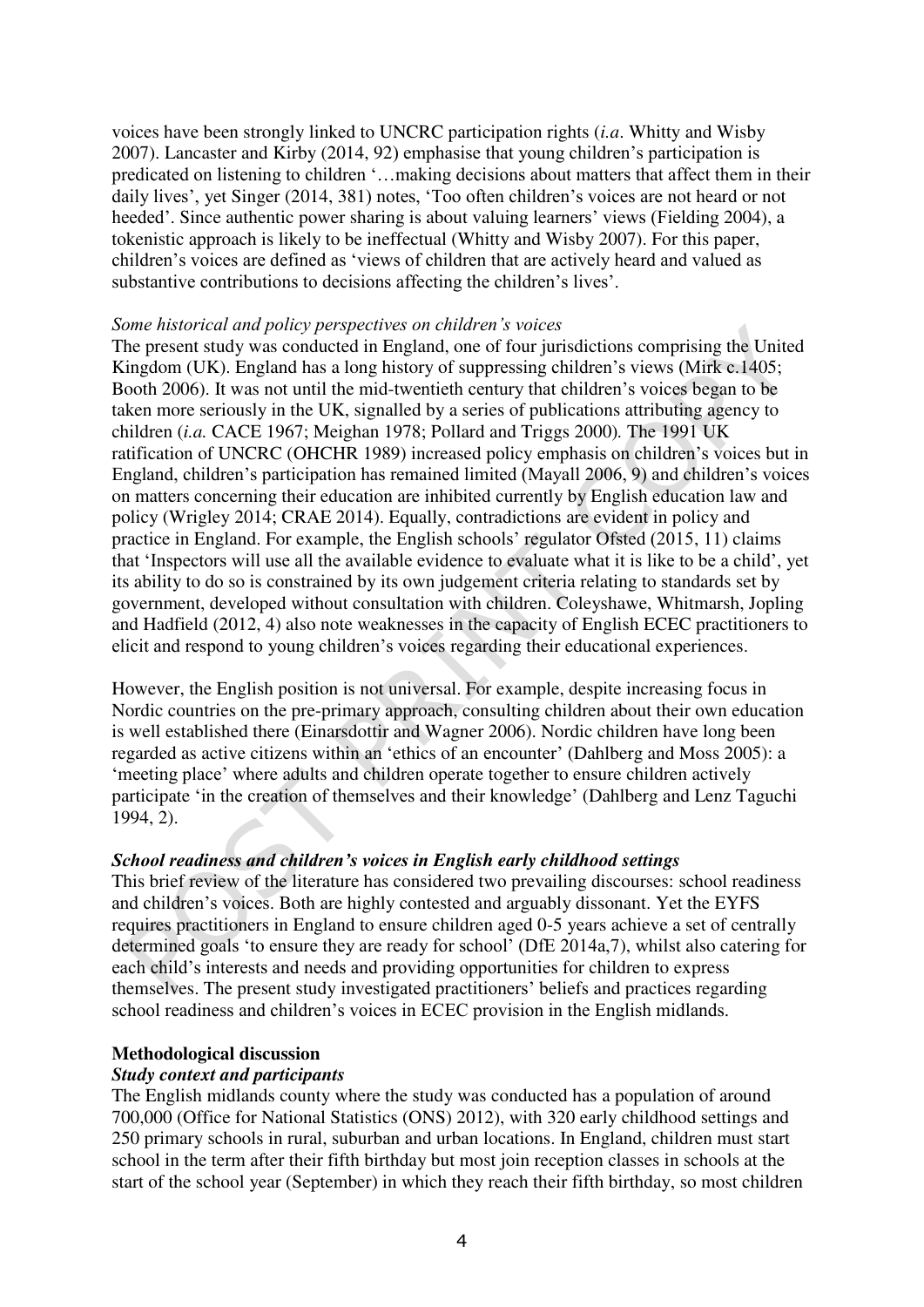are four when they enter reception classes which make provision according to the EYFS (DfE 2014a). In England, around 94% of three-year-olds and 99% of four-year-olds currently attend ECEC settings, including reception classes (Whitaker 2015, 1). English ECEC has long been characterised by the diversity of its settings (Early Childhood Forum 2003, 7) and schools in England are now experiencing increasing diversity with academies and free schools replacing many maintained community schools (Wilkins 2015, 1144). Just over 10% (n=60) of the study county's EYFS settings were invited to participate in the study with a balance of urban, suburban and rural locations and a range of inspection outcomes 1-3 from national regulator Ofsted which makes judgements according to four criteria: 1 (Outstanding), 2 (Good), 3 (Requires Improvement) and 4 (Inadequate). Settings judged 'Inadequate' were not approached for the study; whilst a limitation, this was an ethical step to avoid overburdening them.

25 practitioners from 25 of the 60 selected settings (42%) participated in the academic year 2014-15: 20 practitioners from settings for children aged 0-5 years and five primary school teachers working with children aged 4-5 years. Participating practitioners were qualified variably across European Qualifications Framework Levels 2-7 (Table 1).

*Table 1 – about here* 

Participants indicated that they had varied experience in early childhood and different levels of responsibility, ranging from nursery assistants to setting leaders.

The 24% of participating graduates with Qualified Teacher Status (QTS) had demonstrated competence according to Teachers' Standards for England (DfE 2012b) or equivalent, designed to secure academic attainment of students aged 3-18 years: a 'schoolified' approach. Some other participants (28%) had a degree in early years and some held Early Years Teacher Status (EYTS) or equivalent, which had required them to demonstrate competence according to Teachers' Standards (Early Years) (DfE 2013) for working with children aged 0-5 years; the Teachers' Standards (Early Years) focus on children's care, welfare and learning, aligning with a social pedagogic approach. In maintained community schools in England, practitioners must have QTS to teach children from the term after their fifth birthday, but practitioners who work with children aged 0-5 years are not required to have QTS or EYTS.

# *Selected methodology*

The research question was: 'What are practitioners' beliefs and practices concerning both school readiness and the voices of the children in the context of their everyday lived experiences in twenty-five English settings?' Because the study focused on beliefs and practices, a qualitative approach was adopted (Olafson, Grandy and Owens 2015). Yin (2011, 9) posits that this type of research lends credibility because it elicits participants' 'real life' views and experiences rather than relying on the researcher's own values and presumptions of their situations. The methodology was intrinsic case study because the research focused on gaining deep understanding of a singular extant phenomenon (Creswell 2013, 98): practitioners' beliefs and practices regarding the statutory requirements of school readiness and children's voices in early childhood settings in an English county.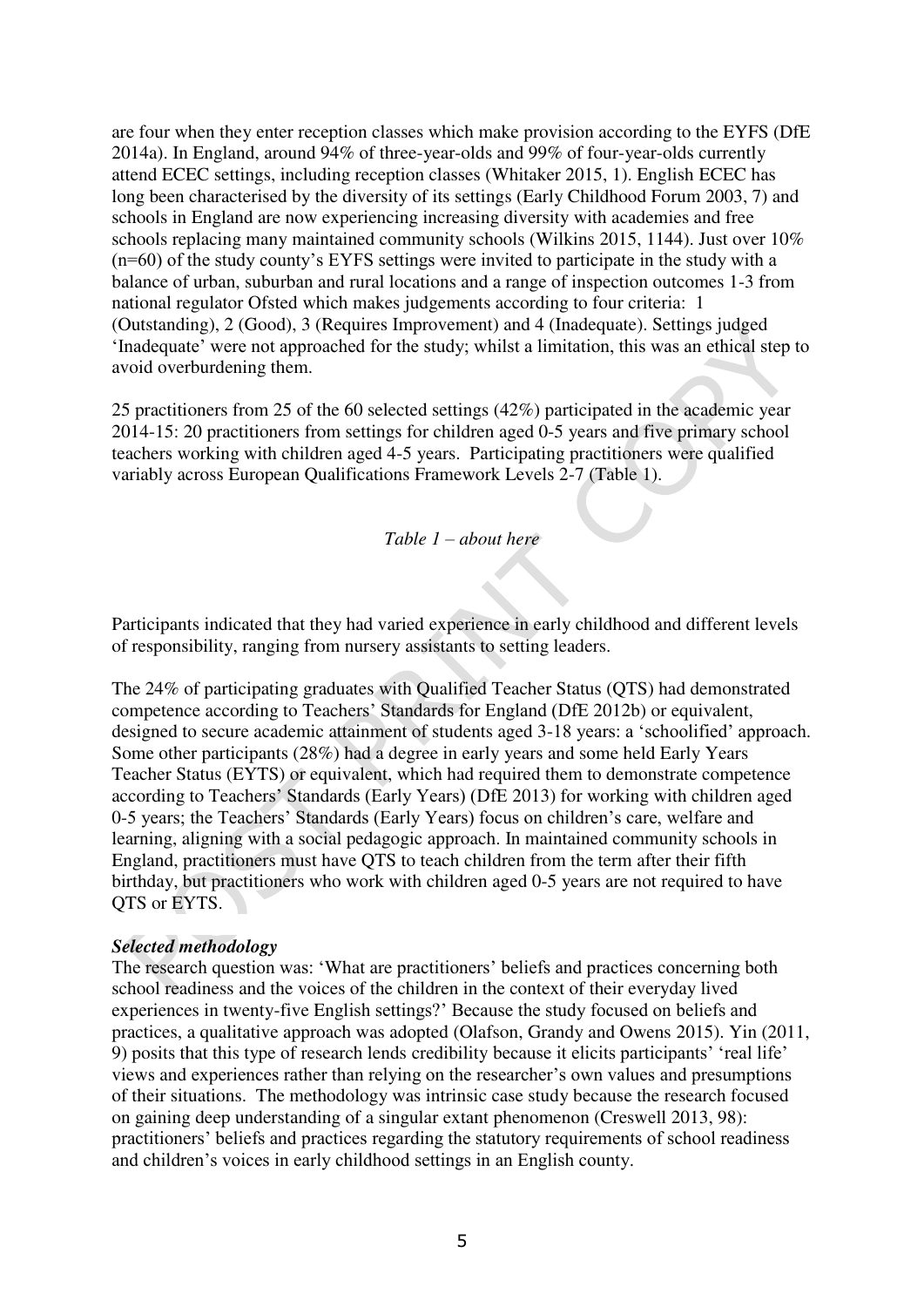#### *Research instruments*

Two research instruments were developed: a questionnaire focused on participants' beliefs and attitudes followed by a semi-structured interview schedule based on questionnaire responses. Triangulating the methods secured rigour (Denzin and Lincoln 2005). The questionnaire captured qualitative data concerning beliefs and practices of practitioners across a limited, but relatively large geographic area (Bulmer 2004). It contained predominantly open-ended questions to minimise researcher bias that can result from limiting the range of responses (Reja, Manfreda, Hlebec and Vehovar 2003, 159). Questions focused on the research aim and question, so were concerned with school readiness and children's voices. Following a pilot, the questionnaire was disseminated to the 25 participants. Questionnaire respondents indicated whether they would also participate in semi-structured interviews to explore their questionnaire answers further: the interview schedule was drawn from survey data. Five participants (20%) agreed to interviews and following their own interviews, each was invited to verify the transcript.

# *Ethical considerations*

The study was conducted according to British Educational Research Association (BERA) (2011) guidelines, alongside ethical protocols required by the university where the study was based. Ahead of the study, voluntary informed consent was obtained from the study county's local authority; early years' practitioners were then invited to participate and were provided with information about the study and its ethical conduct before giving voluntary informed consent. Assurances were given and honoured regarding anonymity, confidentiality of data and participants' rights to withdraw during data collection.

#### *Analysis*

The study's analysis was inductive: themes were elicited from responses, refined through the identification of common factors and meanings were compared (Marvasti 2004; Silverman 2006). It was possible to quantify the frequency of themes in the questionnaire data for comparison. The 25 survey respondents comprised EYs graduates (n=7), QTS graduates  $(n=6)$  and non-graduates, EQF levels 2-5  $(n=12)$ . The five interview participants comprised:

*Table 2 – about here* 

# **Study findings**

#### *School readiness data*

25 practitioners responded to survey questions that addressed three sets of themes: (i) skills, knowledge and attitudes they thought children should have prior to school entry, (ii) activities in the learning environment that practitioners considered important for school readiness and (iii) the influences practitioners thought affected their own views about young children's school readiness (Table 3). Five practitioners provided in-depth interview data regarding similar school readiness issues because the interview schedules were based on survey data.

*Table 3 – about here*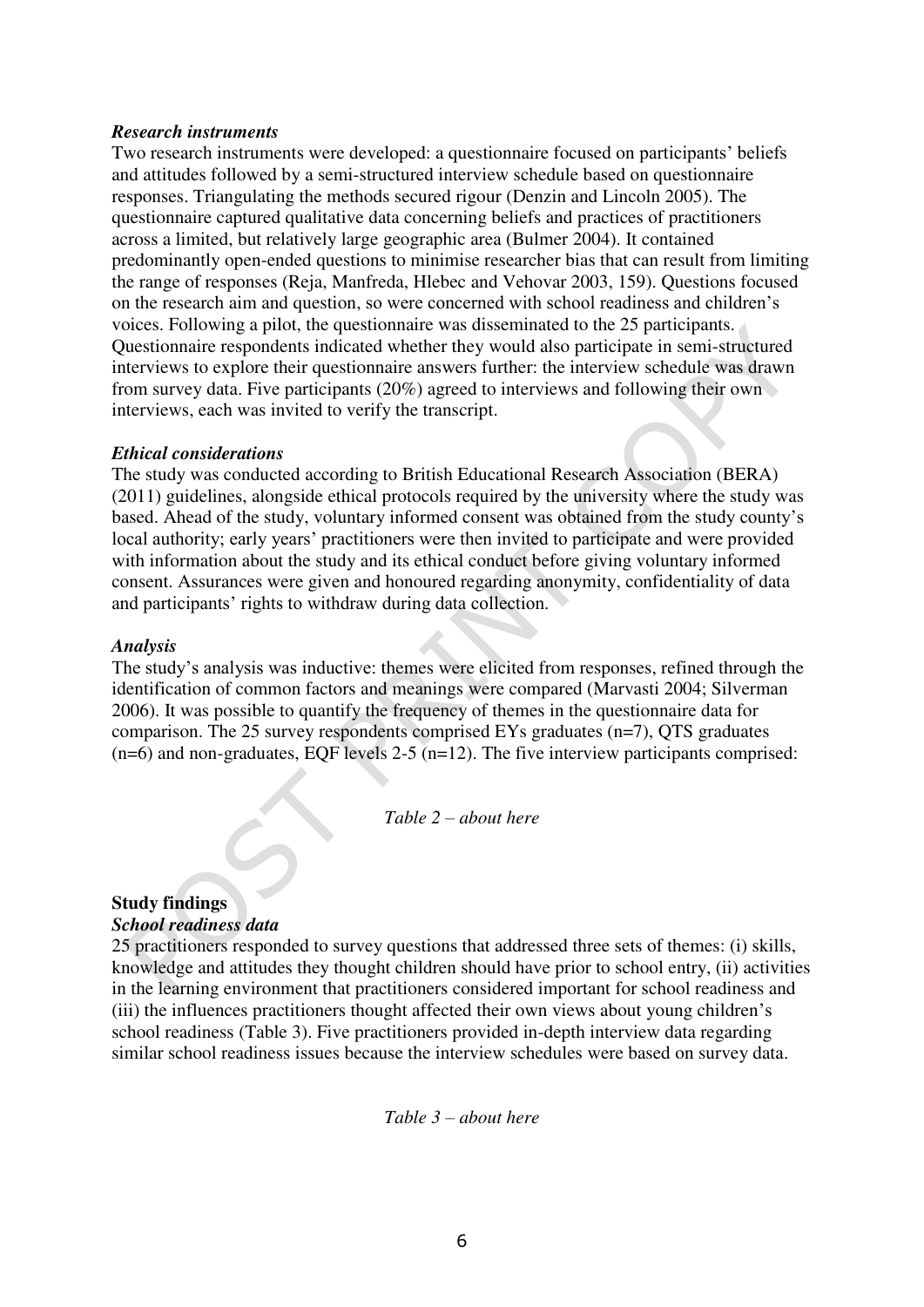# *(i) School Readiness: Skills, Knowledge and Attitudes practitioners believe children need prior to school entry*

Practitioners identified eight sets of skills, knowledge and attitudes they considered valuable for a child prior to school entry (Table 3). Selected examples of practitioners' interview responses are discussed below.

In regard to **social skills**, practitioners suggested that before children transition to school, they need '*…knowledge of how to get on with others'* (I2) and thought that '*Personal Social and Emotional Development (PSED) plays a huge part'* in what children need prior to school entry (I4). There was little allusion to **self-care** in interviews though a QTS graduate noted that *'toileting skills are really important, washing hands'* (I3). Practitioners thought that children need to be able to **manage their own behaviour** prior to school entry and suggested that this should include '…*some boundaries'* (I2) and *'...accepting responsibility with small tasks such as tidying up and being responsible for setting up snack* (I4). One practitioner focused on what her nursery children needed now, rather than school preparation: *'… when they're in nursery, we try to teach them ways they need to be acting in nurseries'* (I5). Practitioners talked about how they equipped children for **reading** prior to school entry: *'…we start to work towards… knowledge… things like, you know… sounds and some letters that are significant to them'* (I2). Most practitioners – though not the QTS graduate - also talked about ways they recognised and supported children's **well-being** as a factor in school preparation: *'…equipping them with the tools that they need to feel strong and capable... and valued, definitely.* (I2).

# *(ii) School Readiness: Activities participants considered important in the learning environment*

In the survey, practitioners identified seven fairly diverse activities in the learning environment that they regarded as significant for children's school readiness (Table 3). For each aspect, fewer than half the practitioners agreed, indicating lack of consensus regarding what activities in the learning environment help children to be school ready. Selected examples of practitioners' interview responses relating to this section are discussed below.

One practitioner observed that children should *'…have ownership of their activities'* (I4), but practitioners tended to equate activities that encourage **independence** with self-care, rather than cognitive skills, for example, *'… they know…to wash their hands, and get their snack out themselves independently'* (I1). Practitioners generally aligned **writing** with children's individual developmental readiness, rather than school readiness: *'…if they don't want to sit down and write their name, that's completely fine, they don't have to, but if...they want to, they can'* (I1). Some practitioners specified pre-writing activities for school readiness: *'…developing the control, the gross motor, fine motor, is much more important than actually having the ability to form your own name on a piece of paper, but all incorrectly'* (I3). One practitioner noted: *'…I don't think that we should need to sit children down and write because they are starting school in six months'* (I5). Practitioners said they provided **counting** activities: *'…nursery rhymes and songs and the child usually can organise numbers in their heads from songs'* (I3). One practitioner explicitly linked number recognition and school readiness: *'…most of the children here…know their numbers, so when they get to school, they've got…a head start'* (I1).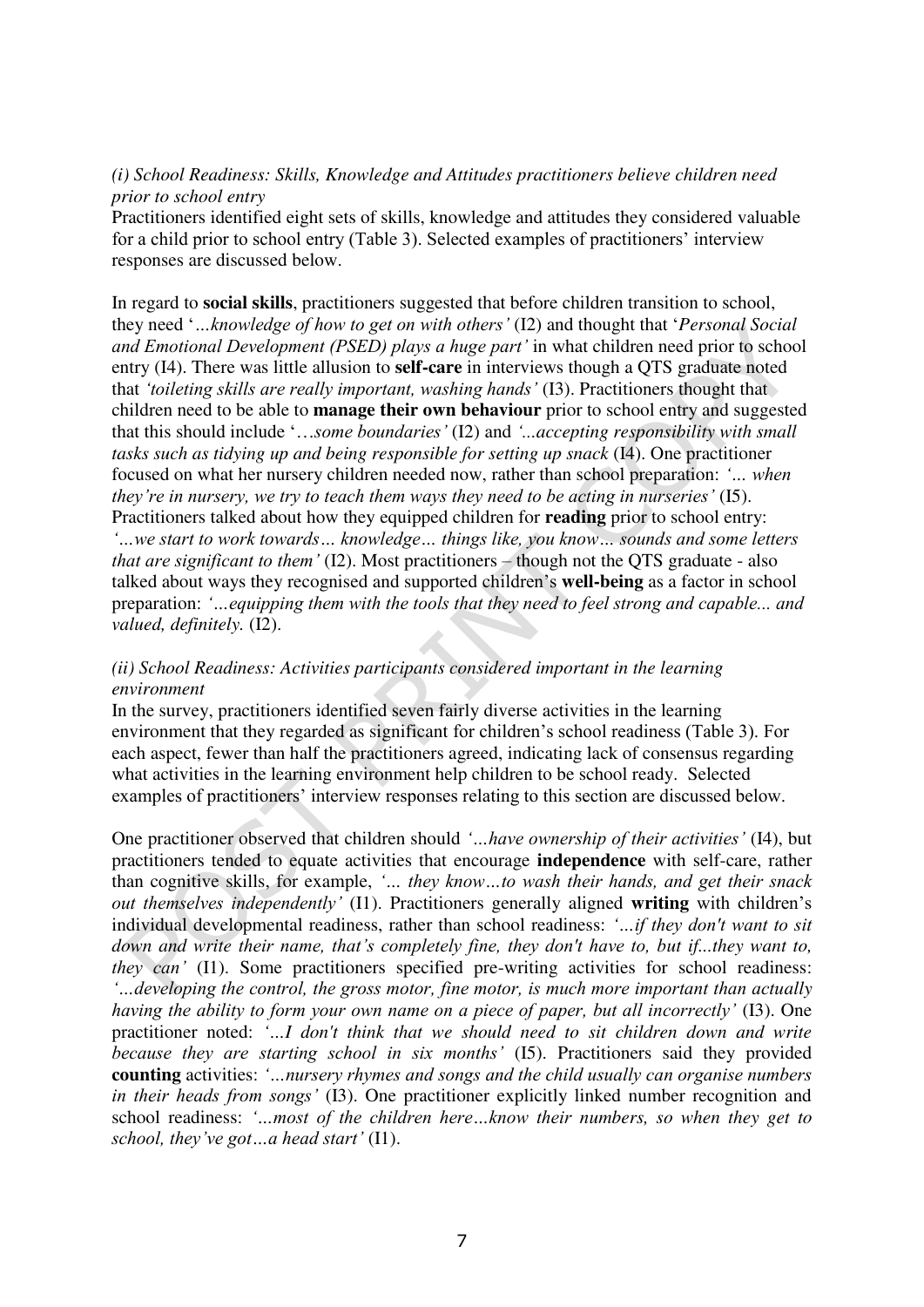Practitioners offered few examples of provision to help children **manage their own behaviour** before starting school. Apart from allusion to 'boundaries' (I2), only one practitioner provided a tangible example, focused on overcoming fear: *'We get the child to meet…different animals, because if you don't come into contact with animals you might have a fear of them.'* (I3). Some practitioners were positive about **school preparation activities**: *'…we start to work towards this is what will be expected of them…we're not equipping them well if we don't let them have a practice'* (I2). However, not all practitioners agreed: *'I just don't feel it's right that a child should be told they need to be school ready, in a sense of they need to meet with certain goals once they do start school'* (I5). Practitioners specified activities they provided for school preparation: *'queuing'* (I2), *'recognizing their own name, holding a pencil, knowing numbers'* (I1) and *'colour recognition'* (I3). One had found that schools often disregarded the potential value of the first teacher visiting children at nursery before entering school: *'… we had six different schools that children were going to: I phoned them all and had two come to visit.'* (I4).

# *(iii) School Readiness: Influences on practitioners' definitions*

Practitioners identified eight influences on how they defined school readiness, but there was little consensus (Table 3). Only one influence – schools – was identified by more than 50% of the practitioners. Interviewees did not discuss schools, practitioners' own experiences, CPD, school managers or children, but for other influences, selected examples of practitioners' interview responses are discussed below.

Just one practitioner alluded to **Ofsted** as an influence on defining school readiness: '*There was once a ten-point tick list of being able to write your name and go to the toilet and everything but to me that's not school readiness'* (I4). Although only 12% of practitioners overall said **parents' voices** influenced the way they defined school readiness, interview responses lacked consensus. One practitioner noted '*Parents expect quite a lot. They, their expectations are not necessarily the expectations that school expect or even what we do'* (I3), whereas another said: *'…my own personal opinion comes a lot from parents and what they feel is best...for their child'* (I5). Two practitioners said their influences came from organisations other than schools: '*I have no input from the local schools their version of school interaction with settings has been a brief visit in the summer term'* (I5) and *'We do get the…Under 5s magazine. There isn't a great deal out there for school readiness'* (I3).

# *Children's voices data*

25 practitioners responded to questions in the survey about children's voices. Survey questions concerning children's voices focused on (iv) ways that practitioners thought children's voices were heard, listened to and (v) acted on in their settings, (vi) ways that practitioners thought children influenced aspects of the learning environment and (vii) ways that the practitioners thought they involved children in decisions that affect them (Table 4). Five practitioners provided in-depth interview data regarding similar issues concerning children's voices.

## *Table 4 – about here*

*(iv) Children's voices: How are children's voices heard in settings?*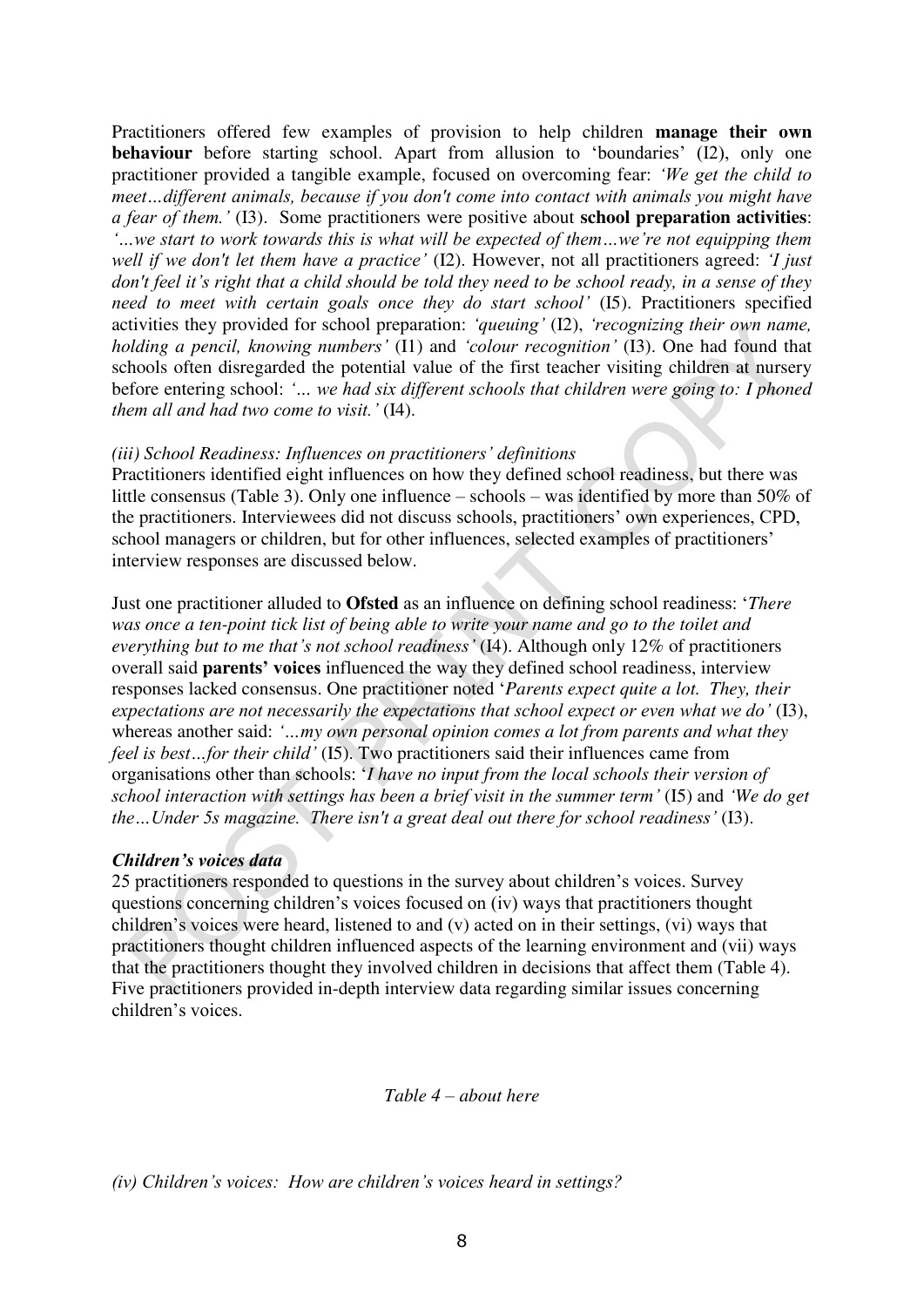Practitioners identified four themes concerning how children's voices are heard in their settings (Table 4). No practitioners linked parents' voices with children's voices in settings. Selected examples of practitioners' interview responses concerning other themes are discussed below.

When discussing **interactions**, one practitioner identified that '*Everything springs from…relationships'* (I2) while another explained how this worked in practice: *'The children here are able to, they're not worried about us, so they are able to come up to any adult and talk to us'* (I3). Practitioners emphasised more strongly in interviews than in the survey children's **individual choices** as a way children communicate their views in settings. For example: '*They have water or milk and they pick their own*... they'll pick the certain toys that *they like… (children have) their own opinion in what they enjoy doing and like'* (I1). One practitioner noted that she and her colleagues '…*skilfully know what children like by…what they're not saying as well as what they are saying*' (I2). Only one practitioner discussed **documentation** in her interview: '*We're recording (what children want to do) and then we're putting it on the planning and it's being followed through, through next steps'* (I5).

*(v) Children's voices: How are children's voices acted upon in settings?*  Practitioners identified six themes concerned with how children's voices are acted upon in their settings (Table 4). No interviewees discussed staff training or parents' voices in conjunction with how children's voices are acted on in settings. Selected examples of practitioners' interview responses concerning other themes are discussed below.

Only one interviewee alluded to **documentation**: '…*when children tell us things, we write stickers and they're put in the child's profile or special book as we like to call it'* (I3). The same practitioner was the only one who referred to **children's progress** when asked how children's voices are acted upon in the setting: '…there are sort of levels of achievement' (I3), while just one other practitioner addressed **children's choices** as a way children's voices are acted upon in her setting: she said that activities and planning emerge 'from the child…they all have their own say in the sorts of things that they want to do' (I2) . However, all but one of the practitioners discussed **well-being and involvement** as ways children's voices are acted on in their settings. For example, '*I always think we do have to be a bit careful that it's not teaching children, you know, in ways that is not exciting or motivating for them* (I2).

*(vi) Children's voices: How do children influence aspects of the learning environment?*  Seven themes were identified by practitioners concerning ways children influence aspects of the learning environment (Table 4). No interviewees alluded to toilet training. Selected examples of practitioners' interview responses concerning other themes are discussed below.

In interviews, practitioners tended to link **children's choices** and practitioners' **flexibility** as ways that children's voices influence aspects of the setting learning environment: '…*we do actually ask (children) what they would like to do or how they want an activity to develop'* (I4) and '…*if we don't put anything out what they like doing, they'll pick the certain toys that they like'* (I1). In interviews, practitioners also alluded to **fixed routines** as ways children's voices influence the setting learning environment: *'…if we usually get ready for snack they know… to wash their hands'* (I1). However, practitioners indicated that **parents' voices** sometimes counteract children's voices from influencing aspects of the learning environment: *'…parents often will come in and see things from a slightly different perspective from the child'* (I3).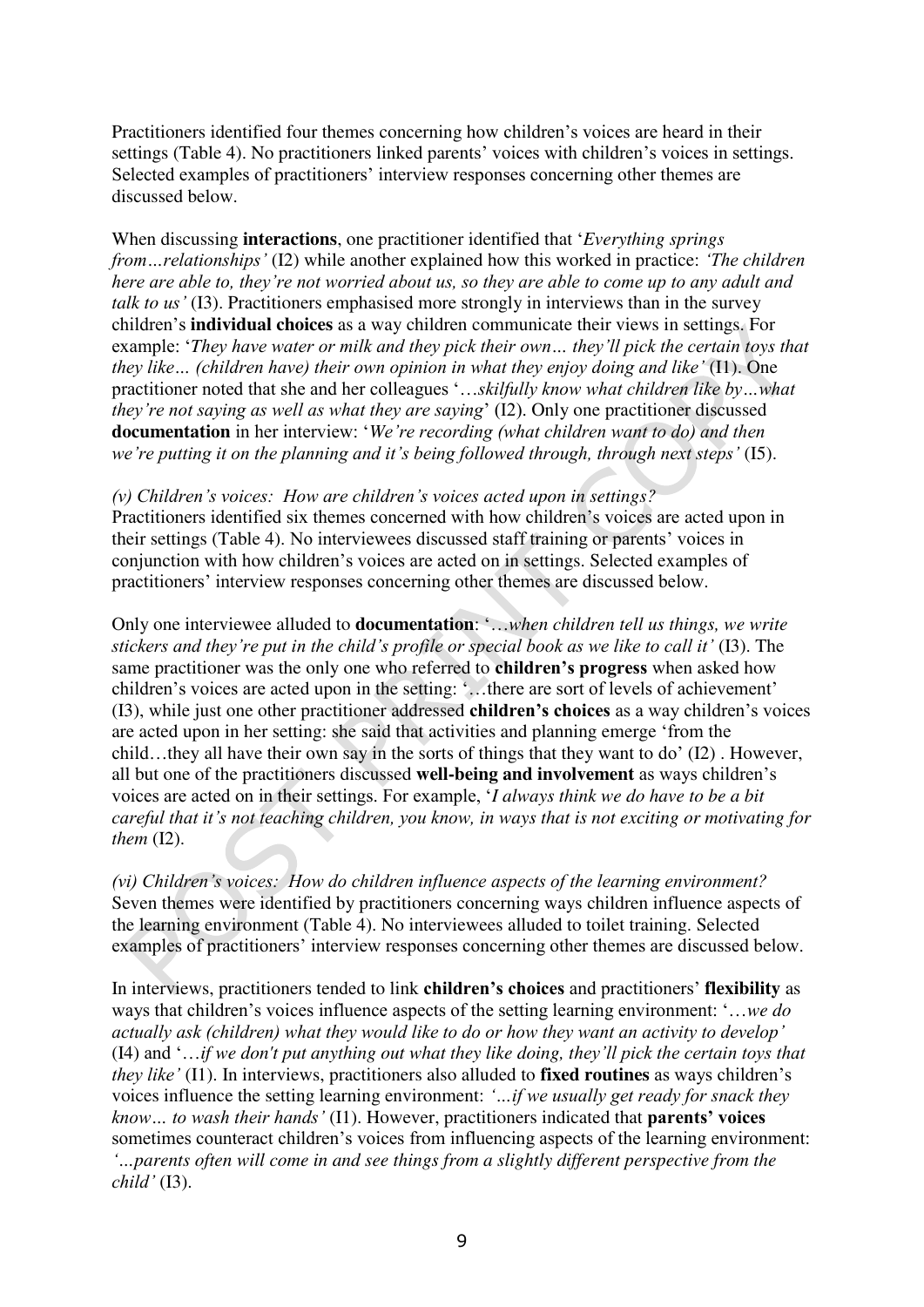*(vii) Children's voices: How do practitioners involve children in decisions that affect them?* Practitioners identified five themes about ways they had involved children in decisions affecting them (Table 4); selected examples of interview responses concerning these are discussed here.

Practitioners indicated that they involve children in decisions affecting them through the **key person** relationship: '*Every child has a key worker and the child forms a bond with that key worker*' (I3); '…*the key relationships are vital, to know your children really, really well, so that we get their voice by watching them and knowing them'* (I2). Practitioners also said they include **children's choices** as a mechanism to involve children in decisions that affect them: '…*they (the children) all have their own say in the sorts of things that they want to do*' (I5). Practitioners suggested that **transition processes** may not involve children in decisions that affect them and this can be detrimental to children's experiences of starting school: *'…when we had children leave us, one school come and visit us for a chat …none of the others would come'* (I5): *'…it takes the poor mites at least half a term to settle in when they don't know where they are going – or who to!'* (I4). One practitioner observed that school teachers tend to have little or no discussion with nursery children and their practitioners before children start school: *'...they have got a superior attitude and are just not prepared to spend any meaningful time on helping children through transition'* into school (I4). Conversely, practitioners exemplified **democratic discussions** children had with them that enabled children to be involved in decisions affecting them: *'…we ask the children what they've learnt to play with that week, so they've got their own opinion on what they enjoy doing and like'* (I1).

# **Key messages**

# *Messages from the school readiness data*

Data indicate that practitioners are confused about school readiness. Data themes traverse both social pedagogic and pre-primary approaches: social skills, well-being, parents, self-care and children's management of their own behaviour align with the social pedagogic model (Kaga *et al*. 2010), whereas reading, numeracy, writing, and school preparation activities are congruent with the pre-primary approach (OECD 2006). Yet within the themes, anomalies disrupt the social pedagogic/pre-primary dichotomy. For example, practitioners prioritised self-care in the survey but made little allusion to children's self-care in interviews. In regard to managing behaviour, practitioners thought children needed boundaries to prepare for school, yet also thought nursery children's management of their own behaviour should focus on '*ways they need to be acting in nurseries'* (I5). Equally, though 40% of practitioners thought that providing activities to support children's management of their own behaviour is beneficial for school preparation, 60% identified that children's management of their own behaviour impacted positively on school readiness, suggesting that 20% of practitioners expect children to know how to manage their own behaviour before starting school without help to learn how (Murray and Garner 2015).

Overall, in terms of school readiness, practitioners valued children's e*xperiences* of counting activities (44%) more than children's *acquisition* of numeracy skills (32%), indicating that some practitioners prioritise processes over outcomes (Lenz Taguchi 2010). Although just over half the surveyed practitioners identified reading as a school readiness skill, they seemed ambivalent about it in interviews. Only one identified specific reading skills her setting gave children before starting school. Equally, most practitioners saw writing as an issue of individual children's developmental readiness. However, although literacy is not a 'prime'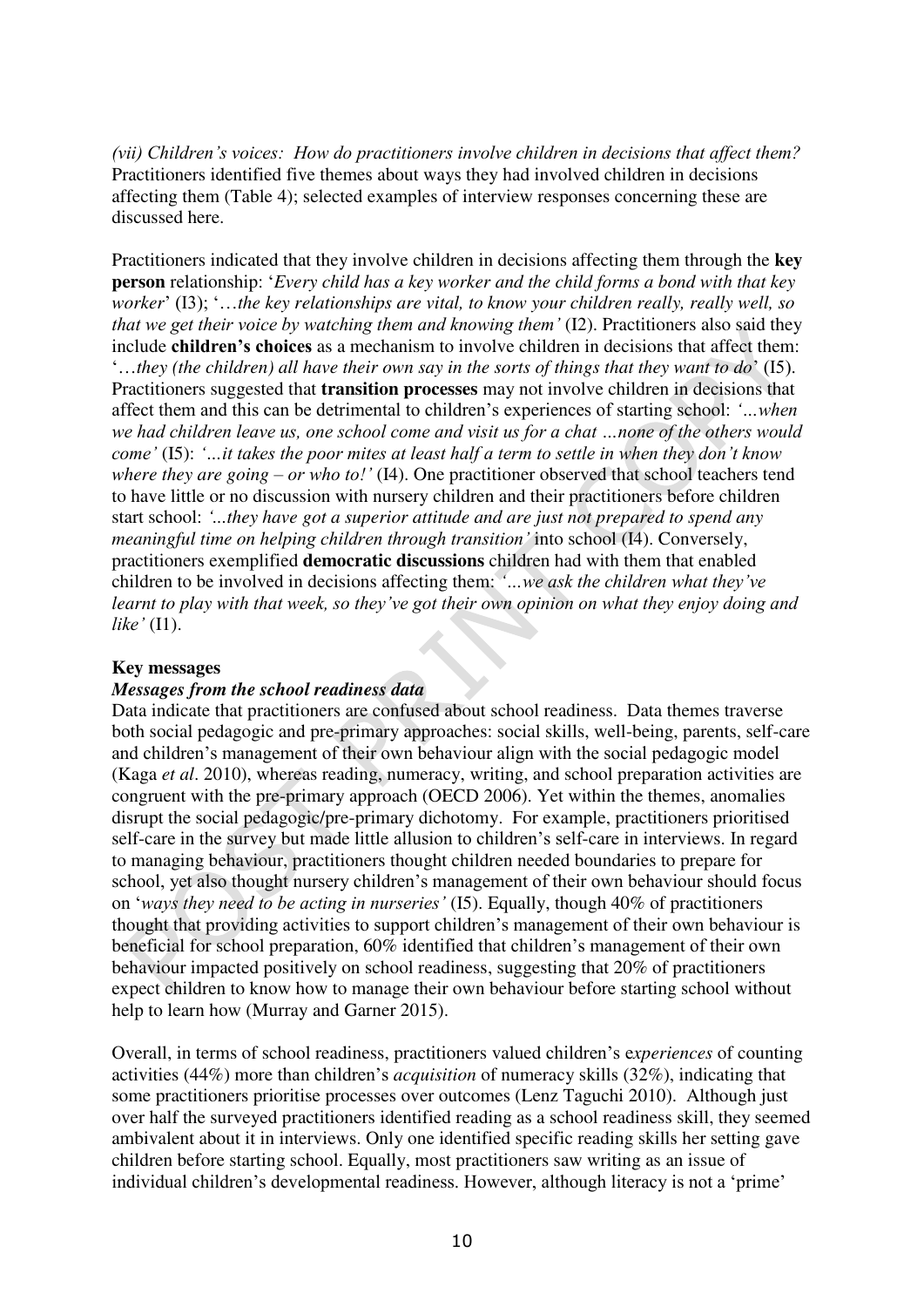area of learning and development in the EYFS (DfE 2014a, 7), 67% of QTS graduates surveyed had high regard for writing skills as a factor for school readiness. While just over a third of practitioners valued specific school preparation activities, one argued strongly against: *'I just don't feel it's right that a child should be told they need to be school ready'* (I5).

Practitioners indicated that there was little to support them to understand how to help children prepare for school. QTS graduates were more focused on pre-primary aspects and less focused on social pedagogic qualities than other practitioners: whilst this group thought writing salient for school preparation, group members did not value children's well-being. Equally, while 12% of practitioners said *children* influenced how they defined school readiness, no interviewees expanded on this point, providing little evidence of practitioners including children's voices in how they defined school readiness. This indicates that practitioners do not equate the school readiness agenda with children's choices, voices or decision-making (Kaga et al. 2010; Lenz Taguchi 2010; Evans 2016, 72).

# *Messages from the children's voices data*

Participating practitioners had greater clarity regarding children's voices than they had regarding school readiness. Survey results indicated themes that align predominantly with social pedagogy: interactions, voices, people, discussions, children's choices and documentation as ways practitioners ensure children's voices are acted on in settings and the key person involving children in decision making. This disputes work from Coleyshawe *et al*. (2012, 4) suggesting English early childhood practitioners have poor capacity for eliciting and responding to young children's voices.

Practitioners' responses concerning children's voices reveal they believe they engage in an 'ethics of encounter' with their children, valuing them as active citizens in their settings (Dahlberg and Moss 2005). Evidence for this is located in their focus on relationships. Practitioners indicated they facilitate 'meeting places' with children (Dahlberg and Lenz Taguchi 1994, 2) by combining children's choices with documentation, recording what children want to do *'on the planning and it's being followed through, through next steps'*  (I5). When preferences and decisions emerge *'from the child'* (I2) and practitioners account for these preferences and decisions to inform children's new activities, this is authentic power sharing (Fielding 2004). However, practitioners indicated that documentation was sometimes used only to record what children said and was not taken further: this is tokenistic and unlikely to result in genuine participation (Whitty and Wisby 2007).

Practitioners' focus on **children's choices** was a way they involved children in voicing their decisions, aligning with UNCRC Articles 12 and 13 (UHCHR 1989) and securing children's 'identity, agency and empowerment' (Maybin 2013, 83). Practitioners also linked **children's choices** to their own **flexibility** as ways that children's voices influence aspects of the learning environment in settings: '…*we do actually ask (children) what they would like to do or how they want an activity to develop'* (I4).

This open-ended egalitarian approach accounts for children's voices and rejects a reductionist goal-centred pedagogic approach to allow meanings to be co-created (Lenz Taguchi 2010). It is a space for 'potential and possibility' (Evans 2016, 72). Moreover, practitioners' indications that the key person involves children in decisions is another way they strive to cocreate meanings with children through communicative, complex relationships between people, ideas and material objects (Lenz Taguchi, 2010). A further example of practitioners'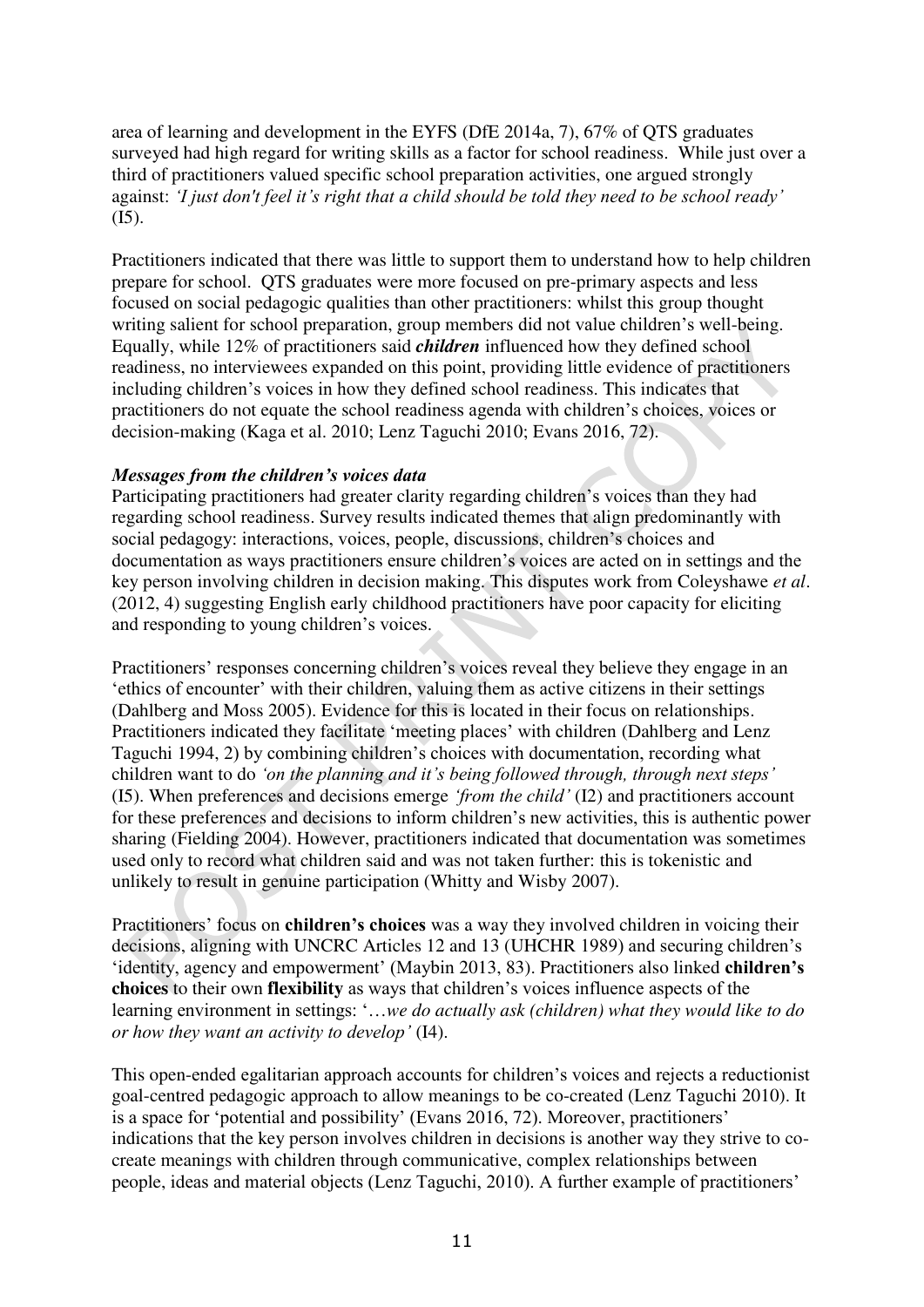egalitarian approaches with children was **democratic discussion** enabling children to be involved in in decisions that affect them (Lancaster and Kirby 2014; Lenz Taguchi 2010).

Practitioners' identification of **well-being and involvement** as vehicles for ensuring children's voices are acted on in settings revealed practitioners' allegiance to an assessment model which gives primacy to young children's interests (Laevers 2000). A practitioner's observation that '*…we do have to be a bit careful that it's not teaching children…in ways that is not exciting or motivating for them'* (I2) exemplifies rejection of a requirement to ready children for school (DfE 2014a) in favour of valuing children's agenda, accommodating children's '…emotional and cognitive needs for autonomy, competence and relatedness (Whitebread and Bingham 2011, 4).

Most responses relating to children's voices revealed practitioners' allegiance to a social pedagogic model. However, they were challenged by some external influences. One practitioner framed **children's progress** in terms of EYFS goals (DfE 2104a): *'…there are sort of levels of achievement'* (I3). Practitioners also indicated that **parents' voices** sometimes counteract children's voices in influencing aspects of the learning environment, exemplifying Singer's point (2014, 381) that '…Too often children's voices are not heard or not heeded'. Equally, practitioners highlighted that **transition processes** failing to involve children in decision-making are detrimental to children's successful transitions into school (I4; I5). One practitioner's observation that school teachers refused to engage with nursery children before children started school, betraying a '*superior attitude',* accords with Dahlberg and Moss' description of the 'imperial' position taken by schooling towards ECEC (2005, 24).

# **Conclusion**

This study investigated practitioners' beliefs and practices concerning school readiness and children's voices in the EYFS in an English midlands county. Findings indicate that practitioners have clearer understanding about children's voices in early childhood settings than they do about school readiness. Overall, they provided evidence that they are committed to their children's views being actively heard and valued as substantive contributions to decisions affecting the children in their settings (OHCHR 1989).

However, practitioners seemed confused about school readiness. Their evidence reveals a landscape where social pedagogic and pre-primary approaches are dissonant. This mirrors the EYFS *Statutory Framework* (DfE 2014a, 6) for which each 'unique child' develops and learns 'in different ways and at different rates' from other children, yet is expected to attain the same goals as all other children in England; where preparation for formal schooling is a strong narrative, yet children's exploration, play, critical thinking, creativity and active learning are highlighted as effective pedagogy (DfE 2014a).

Where the EYFS recognises young children as unique individuals and provides opportunities for their voices to emerge through pedagogies concerned with exploration, play, critical thinking, creativity and active learning, it is respectful of children's rights in regard to not only education, but also freedom of expression and gives due weight being to their views (OHCHR 1989). However, when early schoolification and pre-primary methods are prioritised, young children's rights to freedom of expression are not honoured or respected and their views are not given due weight (OHCHR 1989). When an agenda that is not the child's is forced on a child, that agenda is anti-democratic.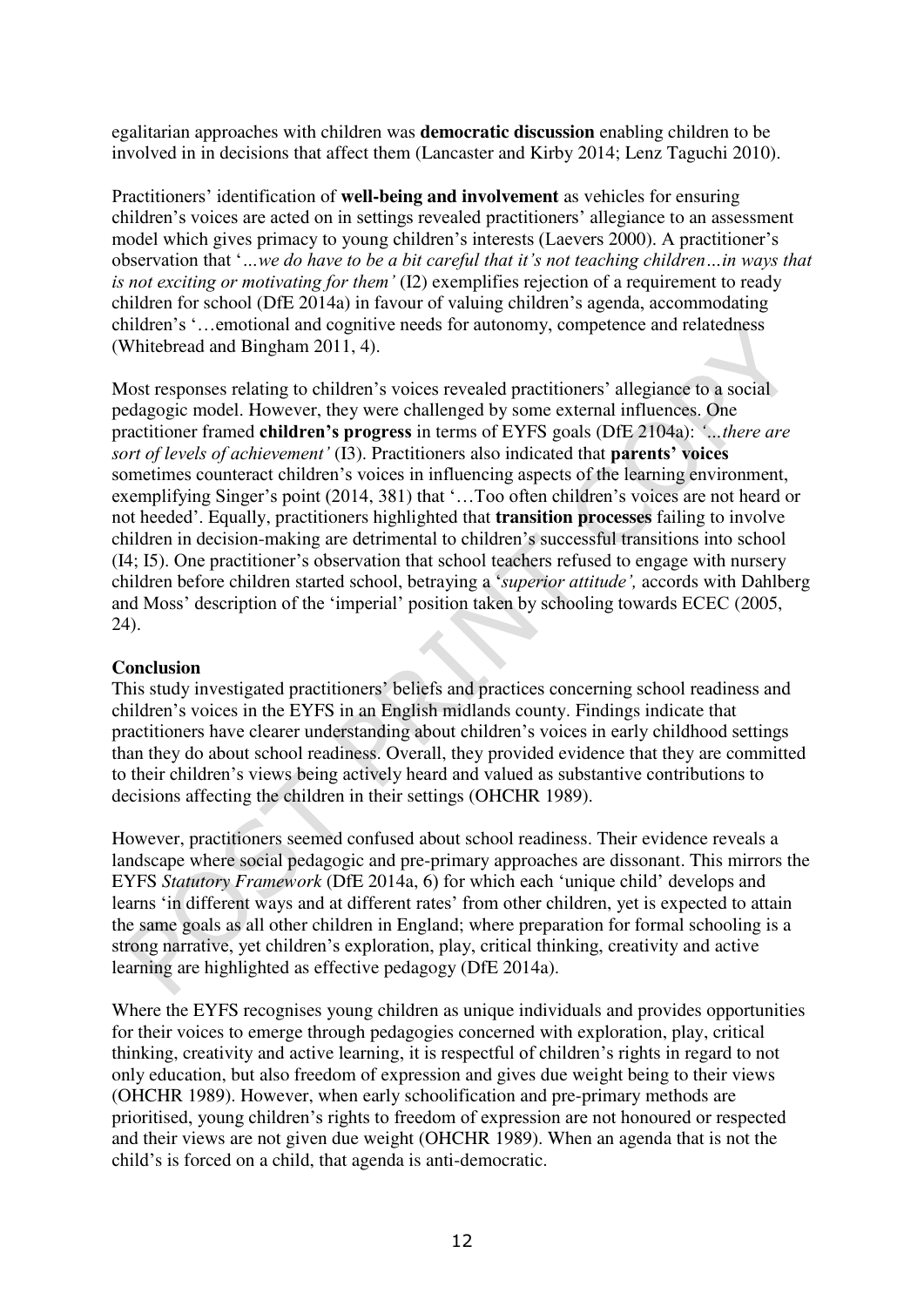The study evidence provides useful data for practitioners working in the study settings though its small scale limits potential for generalisability, so a larger scale study is indicated. However, the present study provides a touchstone indicating that the current English ECEC framework (DfE 2014a) lacks coherence regarding its role and purpose, leaving practitioners confused and young children caught within resulting tensions. Findings suggest the need for policymakers to revise England's early childhood framework to provide coherent guidance to practitioners regarding a clear purpose for ECEC. If that purpose is the pre-primary schoolification model, policymakers will need to define 'school readiness' without ambiguity. Conversely, a revised ECEC framework in England may adopt the social pedagogic model. Whichever, findings indicate that all practitioners working with children aged 0-5 years in English ECEC may benefit from training that has universal core content aligned to coherent policy.

The issues raised by this study may also serve as an early warning to other countries considering a move from social pedagogy towards a pre-primary approach. The practitioners who participated in this study work with young children every day and know them well. Their evidence indicates that, notwithstanding their confusion regarding school readiness, their preference is for a model that assumes a democratic stance, respects children's rights and supports young children's development and well-being, in a context of positive relationships. That is a model which subordinates school readiness to children's voices. It is social pedagogy.

# **7998 words (excluding abstract, key words and author bios)**

# **Author biographies**

<sup>1</sup>Elspeth Brooks MA was an early years teacher and advisor before becoming an Education Improvement Officer for an English local authority. She is an *initial teacher training assessor at the University of Northampton UK and is also a primary school governor.*

 $2$ Jane Murray PhD was an early years and primary teacher before moving to work as a senior lecturer at the University of Northampton, UK, where she teaches, supervises Master's and PhD students and researches in the fields of education, early childhood education and social justice.

# **Scroll down for References and Tables…**

#### **References**

Arnold, C., Bartlett, K., Gowani, S., Merali, R. 2007. *Is Everybody Ready? Readiness, Transition and Continuity: Reflections and Moving Forward. Working Paper 41*. Bernard van Leer Foundation: The Hague, The Netherlands.

Bakhtin, M.M. 1963. *Problems of Dostoevsky's Poetics*. Moscow: Khudozhestvennaja literatura.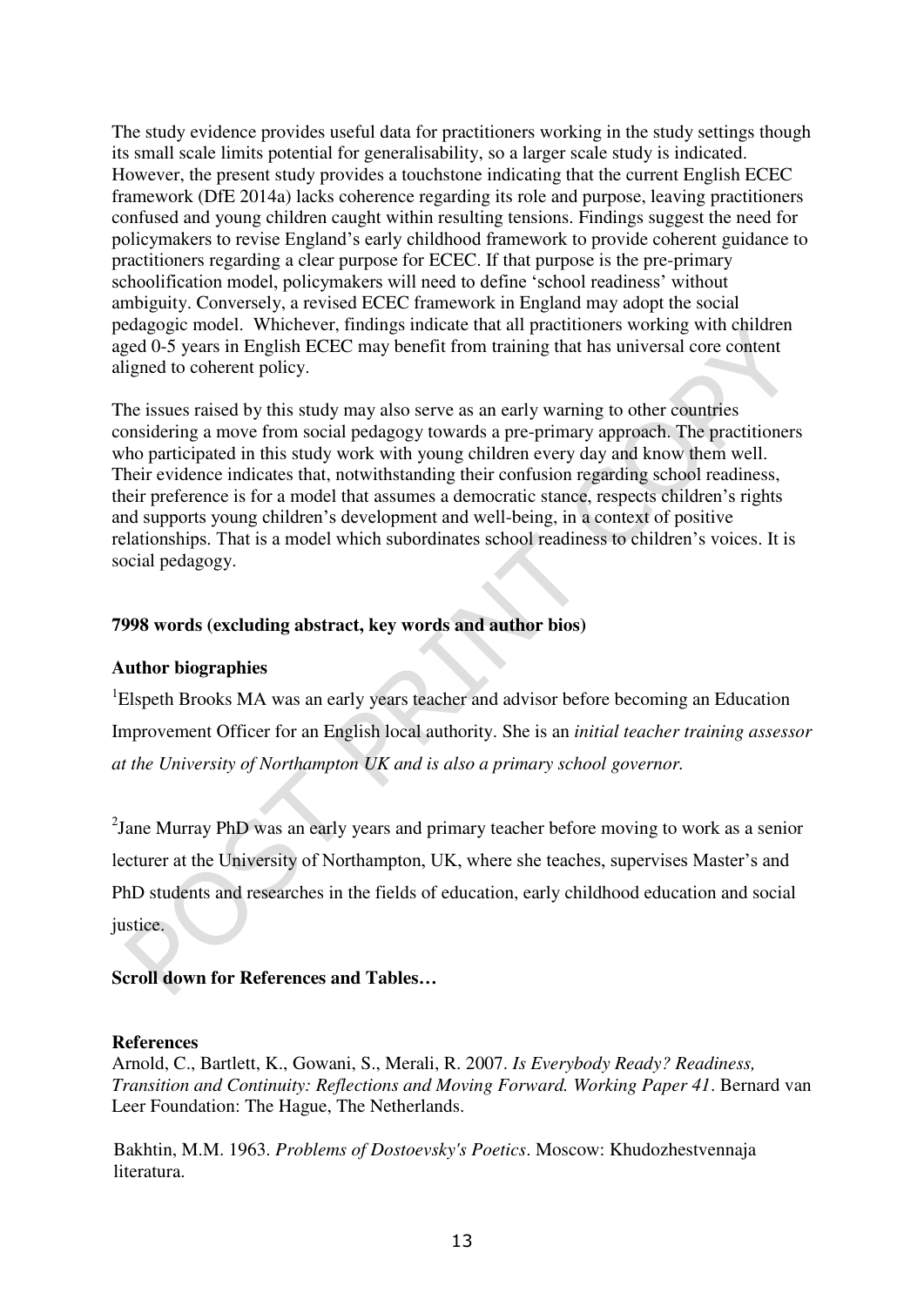British Educational Research Association. 2011. *Ethical Guidelines for Educational Research*. London: British Educational Research Association

Bulmer, M. (Ed.). 2004. *Questionnaires.* London: Sage

Central Advisory Council for Education (CACE). 1967. *Children and their Primary Schools* (The Plowden Report). London: Her Majesty's Stationery Office.

Children's Rights Alliance for England. 2014. *State of Children's Rights in England*. London: Children's Rights Alliance for England.

Clausen, S.B. 2015. "Schoolification or Early Years Democracy? A cross-curricular perspective from Denmark and England." *Contemporary Issues in Early Childhood* 16 (4): 355–373. DOI: 10.1177/1463949115616327.

Coleyshawe, L., Whitmarsh, J., Jopling, M. and Hadfield, M. 2012. Listening to Children's Perspectives: Improving the Quality of Provision in Early Years Settings. Part of the Longitudinal Study of Early Years Professional Status. London: DfE / Wolverhampton: University of Wolverhampton.

Creswell, J. 2013. *Qualitative Inquiry and Research Design*. 3e. Thousand Oaks, CA: Sage.

Cruddas, L. 2007. "Engaged voices - dialogic interaction and the construction of shared social meanings." *Educational Action Research* 15 (3): 479-488. DOI:10.1080/09650790701514937.

Dahlberg, G. and Lenz Taguchi, H. 1994. *Förskola och Skola och om Visionen om en Mötesplats*. [Preschool and School and the Vision of a Meeting-place]. Stockholm: HLS Förlag.

Dahlberg, G. and Moss, P. 2005. *Ethics and Politics in Early Childhood Education*. London: Routledge.

Denzin, N.K. and Lincoln, Y.S. 2005. *Handbook of Qualitative Research.* 3e. Thousand Oaks, CA: Sage.

Department for Children, Schools and Families (DCSF). 2008. *The Early Years Foundation Stage*. Annesley: DCSF.

Department for Education. 2012a. The *Statutory Framework for the English Early Years Foundation Stage.* London: DfE.

Department for Education (DfE). 2012b. *The New Teachers' Standards*. London: DfE.

Department for Education (DfE). 2013. *Teachers' Standards (Early Years).* London: DfE.

Department for Education (DFE). 2014a. *The Statutory Framework for the English Early Years Foundation Stage.* London: DfE.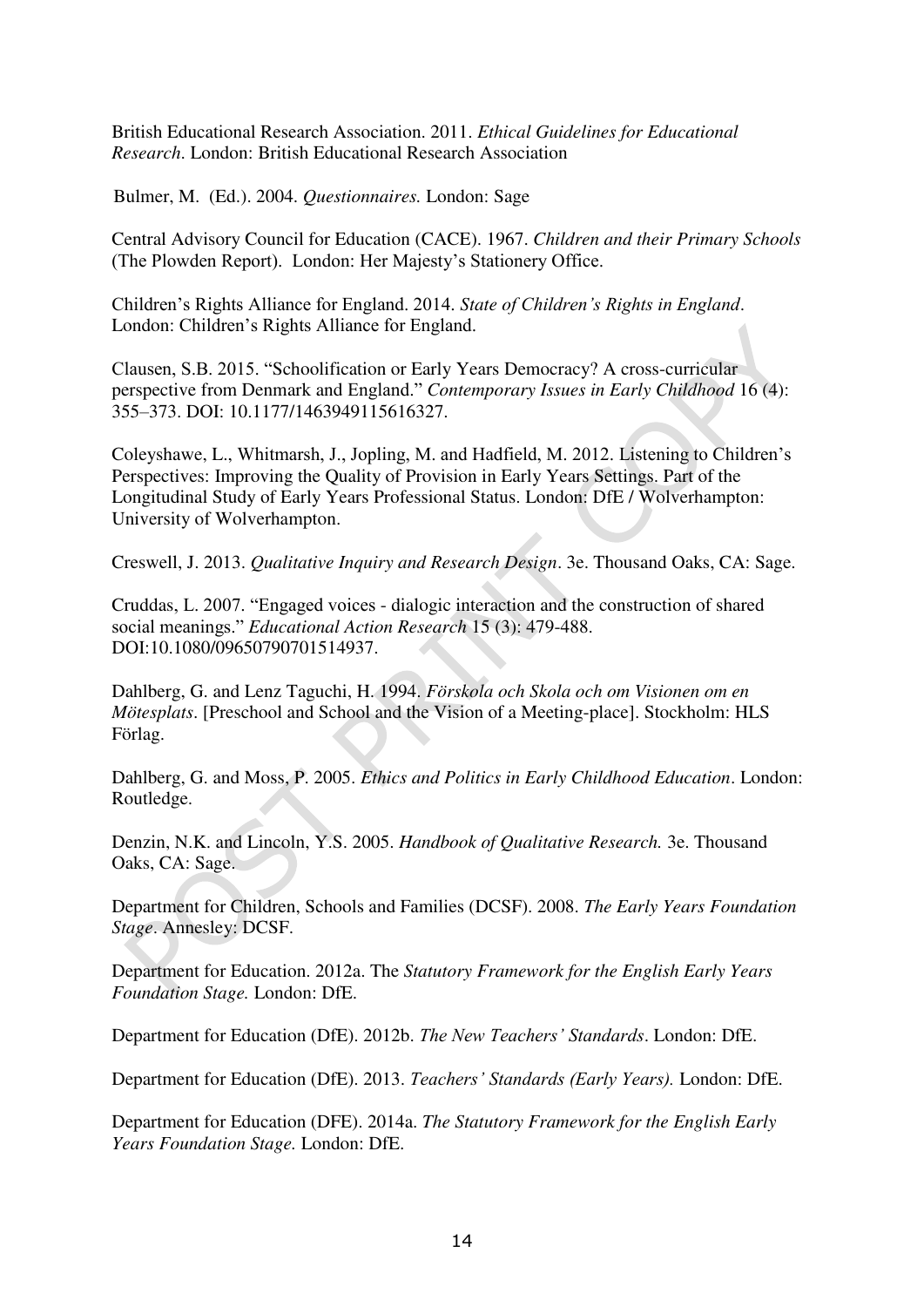Department for Education (DfE). 2014b. *Listening to and Involving Children and Young People.* [Online] Available at

[https://www.gov.uk/government/uploads/system/uploads/attachment\\_data/file/437241/Listeni](https://www.gov.uk/government/uploads/system/uploads/attachment_data/file/437241/Listening_to_and_involving_children_and_young_people.pdf) ng to and involving children and young people.pdf Accessed: 8.4.16.

Department for Education (DfE). 2015. *Statistical First Release: Schools, Pupils and their Characteristics: January 2015.* Accessed 8.4.16.

[https://www.gov.uk/government/uploads/system/uploads/attachment\\_data/file/433680/SFR16](https://www.gov.uk/government/uploads/system/uploads/attachment_data/file/433680/SFR16_2015_Main_Text.pdf) [\\_2015\\_Main\\_Text.pdf](https://www.gov.uk/government/uploads/system/uploads/attachment_data/file/433680/SFR16_2015_Main_Text.pdf) 

Early Childhood Forum (ECEF). 2003. *Quality in Diversity in Early Learning.* London: National Children's Bureau.

Einarsdottir, J. and Wagner, J.T., eds. 2006. "*Nordic Childhoods and Early Education: Philosophy, Research, Policy and Practice in Denmark, Finland, Iceland, Norway and Sweden.*" Greenwich, CT: Information Age Publishing.

Evans, K. 2016. "Beyond a Logic of Quality: Opening Space for Material-Discursive Practices of 'Readiness' in Early Years Education." *Contemporary Issues in Early Childhood* 17 (1): 65–77. DOI: 10.1177/1463949115627904.

Fielding M. 2004. "Transformative Approaches to Student Voice: Theoretical Underpinnings, Recalcitrant Realities." *British Educational Research Journal* **30** (2): 295–311.

Fisher, K.R., Hirsh-Pasek, K., Golinkoff, R.M. and Gryfe, S.G. 2008. "Conceptual Split? Parents' and Experts' Perceptions of Play in the 21st century." *Journal of Applied Developmental Psychology* 29 (4): 305–316. DOI: [10.1016/j.appdev.2008.04.006.](http://dx.doi.org/10.1016/j.appdev.2008.04.006)

Gunnarsdottir, B. 2014. "From Play to School: Are Core Values of ECEC in Iceland being Undermined by 'schoolification'?" *International Journal of Early Years Education* 22 (3): 242-250. DOI: 10.1080/09669760.2014.960319.

Heckman, J. and Masterov, D. 2007. "The Productivity Argument for Investing in Young Children." *Review of Agricultural Economics* 29 (3): 446-493. DOI:10.1111/j.1467- 9353.2007.00359.x.

James, M. and Pollard, A. 2011. "TLRP's Ten Principles for Effective Pedagogy: Rationale, Development, Evidence, Argument and Impact." *Research Papers in Education* 26 (3): 275- 328. DOI: 10.1080/02671522.2011.590007.

Kaga, Y., Bennett, J. and Moss, P. 2010. *Caring and Learning Together: A Cross-National Study on the Integration of Early Childhood Care and Education within Education.* Paris: UNESCO.

Kellett, M. 2010. "Small Shoes, Big Steps! Empowering Children as Active Researchers." *American Journal of Community Psychology* 46 (1): 195-203. DOI: 10.1007/s10464-010- 9324-y.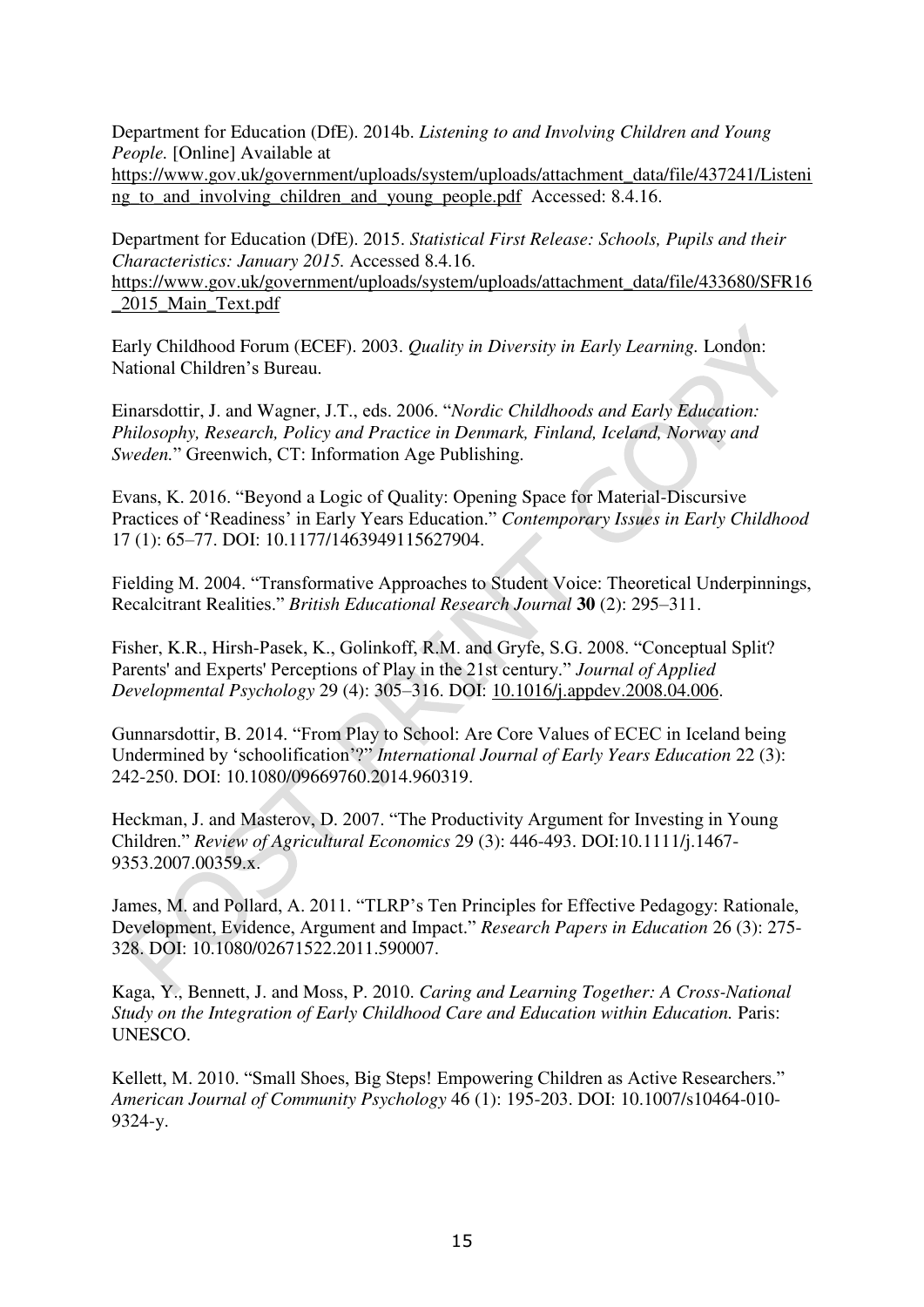Laevers, L. 2000. "Forward to Basics! Deep‐Level‐Learning and the Experiential Approach." *Early Years: An International Journal of Research and Development*. **20** (2): 20- 29. DOI: 10.1080/0957514000200203.

Lancaster, Y. P. and Kirby, P. 2014. "Seen and Heard: Exploring Assumptions, Beliefs and Values Underpinning Young Children's Participation." In *Contemporary Issues in the Early Years.* (6e), edited by Gillian Pugh and Bernadette Duffy, 91-108. London: Sage.

Lenz Taguchi, H. 2010. *Going Beyond the Theory/Practice Divide in Early Childhood Education.* Oxon: Routledge

Marvasti, A. 2004. *Qualitative Research in Sociology.* London: Sage.

Mayall, B. 2006. "Values and Assumptions Underpinning Policy for Children and Young People in England." *Children's Geographies* 4 (1): 9-17. DOI: 10.1080/14733280600576923.

Maybin, J. 2013. "Towards a Sociocultural Understanding of Children's Voice." *Language and Education* 27 (5): 383-397.

Meighan, R. 1978. "The learners' viewpoint: Explorations of the pupil perspective on schooling." *Educational Review* 30 (2): 91-191.

Mirk, J. c. 1405 / 1905. Erbe, T. (Ed.) *Festial*. London: Kegan Paul, Trench, Trubner and Co.

Moss, P. 2013. (Ed.) *Early Childhood and Compulsory Education: Reconceptualising the Relationship.* Oxon: Routledge.

Murray, J. 2015. Early Childhood Pedagogies: Spaces for Young Children to Flourish. *Early Child Development and Care*. 185 (11-12): 1715-1732. DOI: 10.1080/03004430.2015.1029245.

Murray, J. and Garner, P. 2015. *Social and Emotional Learning Policies and Practices: A Literature Review.* Unpublished. Report for UNICEF RFPS-USA-2014-501798. Northampton: NCfLB.

Olafson, L., Grandy, C. and Owens, M. 2015. "Qualitative Approaches to Studying Teachers' Beliefs." In *International Handbook of Research on Teachers' Beliefs*, edited by H. Fives and M.G. Gill, 128-149. New York: Routledge.

Office for National Statistics. (ONS) 2012. *2011 Census*. Accessed 9.4.16. <http://www.ons.gov.uk/ons/index.html>

Office of the High Commissioner for Human Rights (OHCHR). 1989. *"*United Nations Convention on the Rights of the Child." Accessed: 8.4.16. <http://www.ohchr.org/en/professionalinterest/pages/crc.aspx>

Office of the High Commissioner on Human Rights (OHCHR). 2005. "Convention on the Rights of the Child: General Comment No 7. Implementing Child Rights in Early Childhood." Accessed: 8.4.16.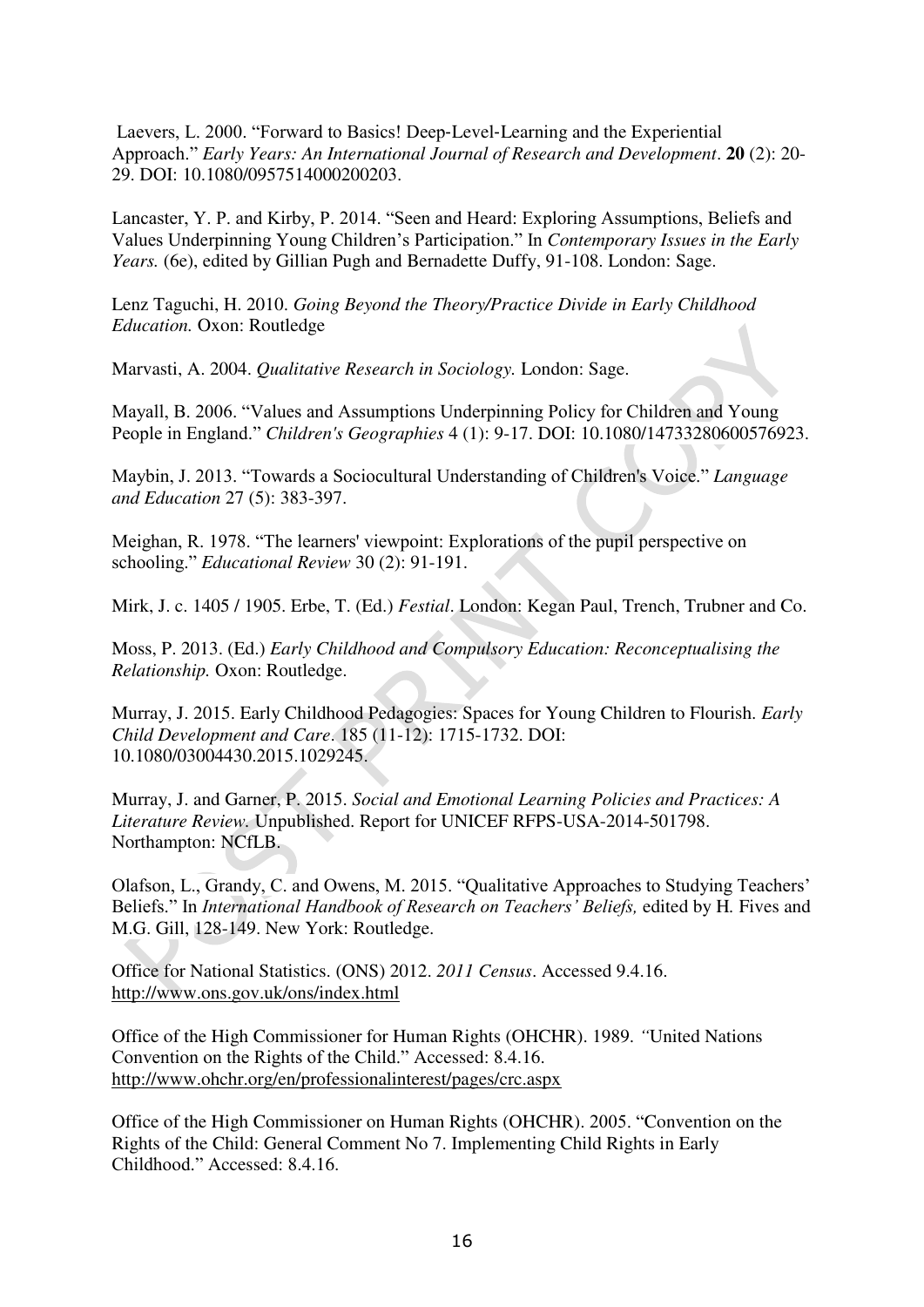[http://www2.ohchr.org/english/bodies/crc/docs/AdvanceVersions/GeneralComment7Rev1.pd](http://www2.ohchr.org/english/bodies/crc/docs/AdvanceVersions/GeneralComment7Rev1.pdf) [f](http://www2.ohchr.org/english/bodies/crc/docs/AdvanceVersions/GeneralComment7Rev1.pdf) 

OECD, European Union, UNESCO Institute for Statistics. 2015. "*ISCED 2011 Operational Manual: Guidelines for Classifying National Education Programmes and Related Qualifications*" OECD Publishing. Creative Commons Attribution CC BY-NC-ND 3.0 IGO. Accessed: 8.4.16. http://dx.doi.org/10.1787/9789264228368-en.

Ofsted. 2015. *The Common Inspection Framework: Education, Skills and Early Years.*  Manchester: Ofsted.

Organisation for Economic Cooperation and Development (OECD). 2006. *Starting Strong II.*  Paris: OECD.

Otterstad, A.and Braathe, H. 2016. "Travelling Inscriptions of Neo-liberalism in Nordic Early Childhood: Repositioning Professionals for Teaching and Learnability." *Global Studies of Childhood* 6 (1): 80–97. DOI: 10.1177/2043610615627927.

Pollard, A. and Triggs, P. 2000. *What Pupils Say*. London: Continuum.

Qvortrup, J. 1994. "Introduction." In *Childhood Matters: Social Theory, Practice and Politics*, edited by J. Qvortrup, M. Bardy, G. Sgritta and H. Wintersberger, H. 1-24. Wien: Avebury.

Reja, U., Manfreda, K.L., Hlebec, V. and Vehovar, V. 2003. "Open-ended vs. Close-ended Questions in Web Questionnaires." In *Developments in Applied Statistics: Metodološki zvezki, 19*, edited by A. Ferligoj and A. Mrvar, A. Ljubljana: FDV.

Robertson, L.H. and Hill. D. 2014. "Policy and Ideologies in Schooling and Early Years Education in England: Implications for and Impacts on Leadership, Management and Equality." *Management in Education* **28** (4): 167–174. DOI: 10.1177/0892020614550468.

Silverman, D. 2006. *Interpreting Qualitative Data.* 3e. London: Sage.

Singer, A. 2014. "Voices Heard and Unheard: A Scandinavian Perspective." *Journal of Social Welfare and Family Law*. 36 (4): 381-391. DOI: 10.1080/09649069.2014.967986.

Taylor, C. and Robinson, C. 2009. "Student Voice: Theorising Power and Participation." *Pedagogy, Culture & Society,* 17 (2): 161–175. DOI: 10.1080/14681360902934392.

United Nations. 2015. "Sustainable Development Goals: Goal 4: Ensure inclusive and quality education for all and promote lifelong learning." Accessed 8.4.16. <http://www.un.org/sustainabledevelopment/education/>

Whitaker, A. 2015. "*SFR: Provision for Children Under Five Years of Age in England: January 2015*." London: DfE.